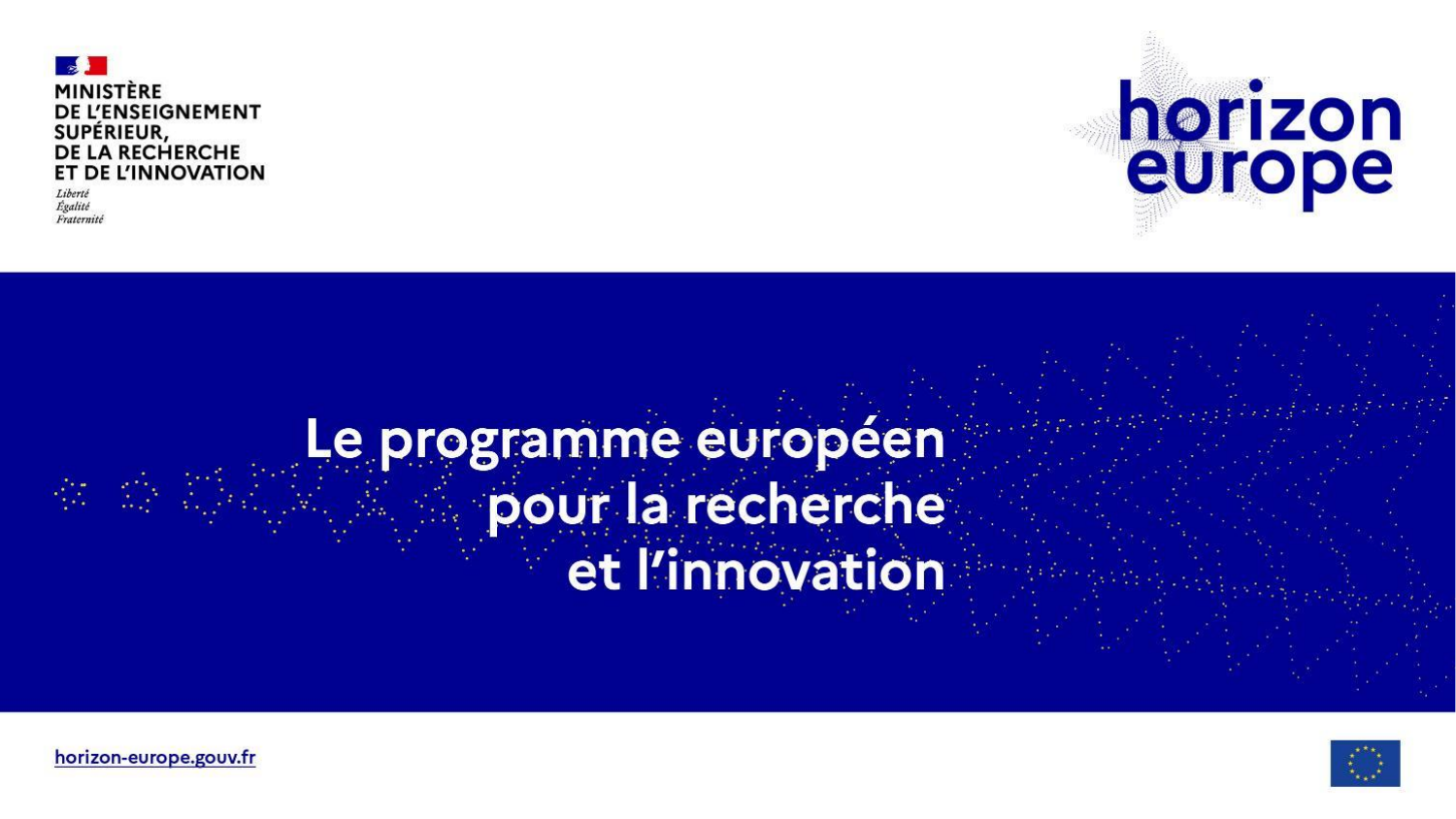

## **Content (1)**

#### **Glossary (7)**

**[Introduction](#page-3-0)**

Who are we? (2)

#### **[EUROPEAN PARTNERSHIPS](#page-6-0)**

#### **General [presentation](#page-7-0)**

From H2020 to HEU

Why this evolution?

#### **1. [Co-programmed European](#page-10-0) Partnership**

What is it?

Legal framework

Legal organisation

**Consequences** 

Related issues

**[2.Co-financed European](#page-16-0)  Partnership**

What is it?

Legal framework

Legal organisation

**Consequences** 

Related issues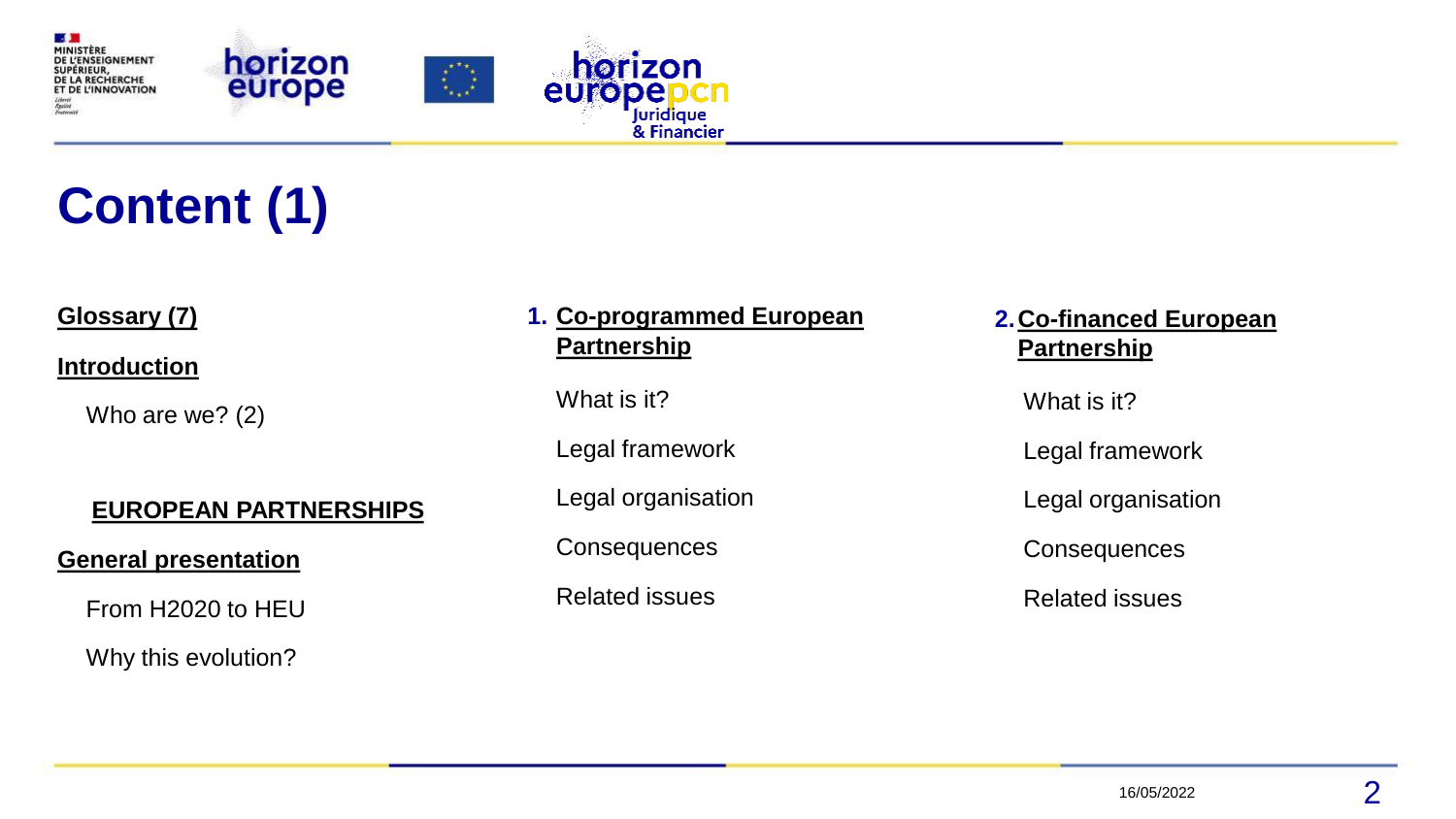

## **Content (2)**

#### **[3.Institutionalised European](#page-23-0)  Partnership**

What is it?

Legal framework (art. 185 TFEU)

Legal organisation (art. 185 TFEU)

Legal framework (art. 187 TFEU)

Legal organisation (art. 187 TFEU)

What's a JU?

JU statutes (Basic Act)

#### **Annex: Focus on the Single Basic Act (SBA)**

*Additional slides presenting the main features of the SBA and of the 9 JU established under HEU*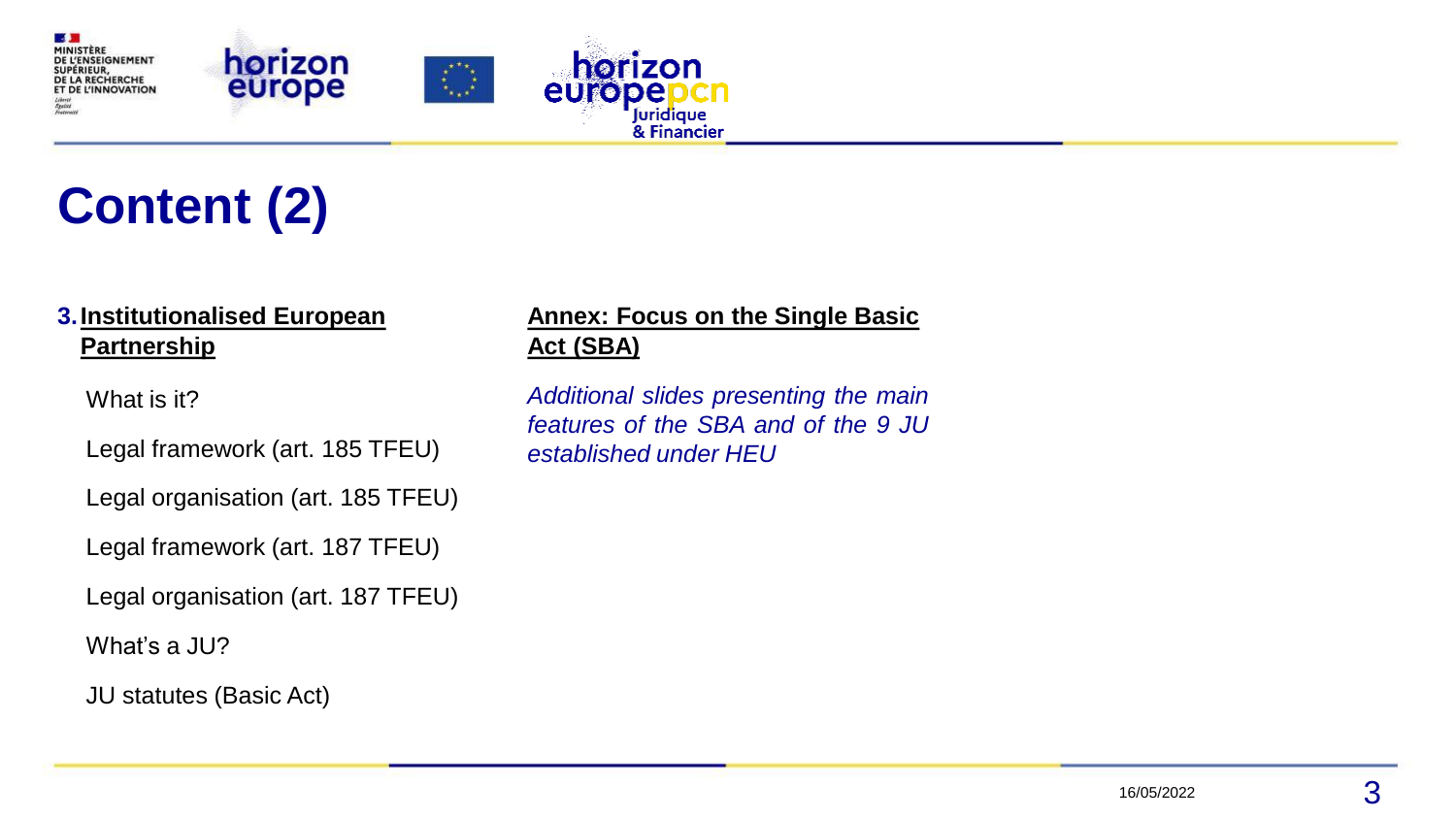<span id="page-3-0"></span>

# **Introduction**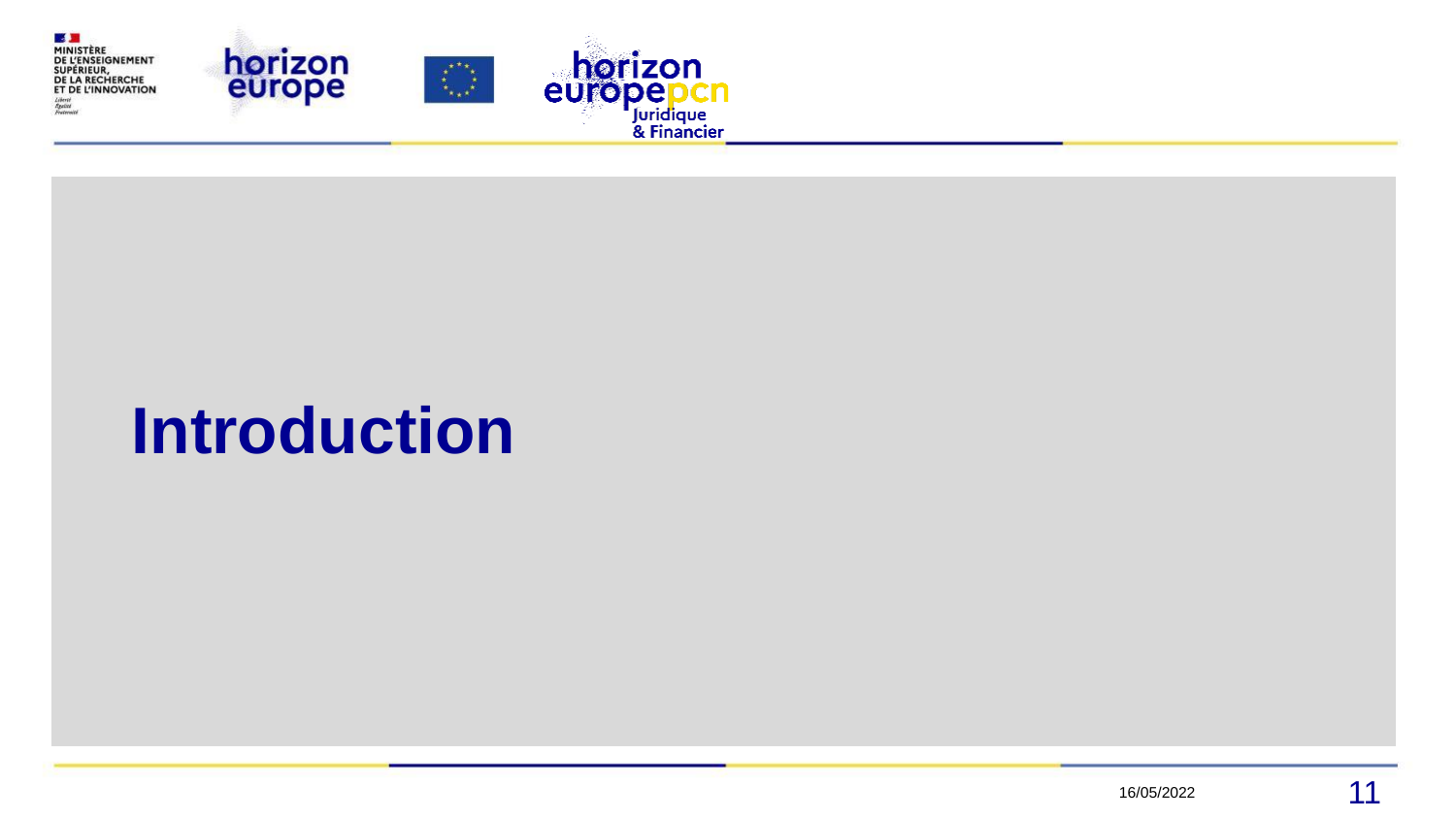

### **Who are we?** *National Contact Points (NCP)*

- An [European](https://ec.europa.eu/info/funding-tenders/opportunities/portal/screen/support/ncp) network of NCP dedicated to the FP and deployed in all FPconcerned states (national networks managed by a single national authority)
- NCP = an individual nominated by the EC upon proposal of its government
- Mission: deliver a public service of information (« hotline ») and accompaniment on the FP (entice to participate)
- Reference Document: NCP Guiding [Principles](https://ec.europa.eu/info/funding-tenders/opportunities/docs/2021-2027/horizon/guidance/ncp-guiding-principles_he_en.pdf) published by the EC

**Introduction**  Who are we?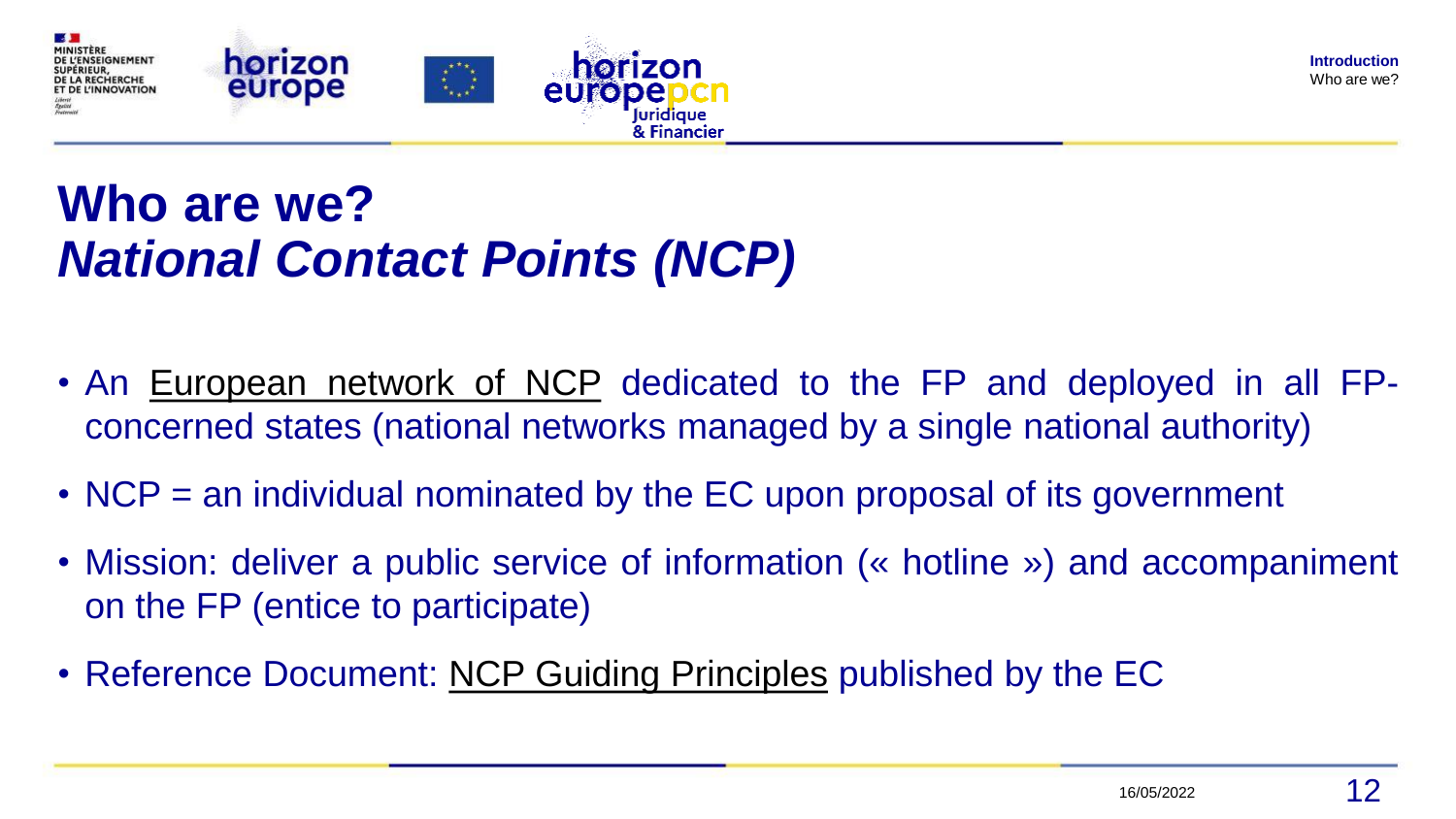



## **Contact your NCP**

- By State and field / function
- Our identity and coordinates (address, e-mail, phone) (cf.  $\rightarrow$ )
- Several national networks have a LinkedIn page and / or a twitter account

### Find our coordinates on [this page:](https://ec.europa.eu/info/funding-tenders/opportunities/portal/screen/support/ncp)



**Introduction**  Contact your NCP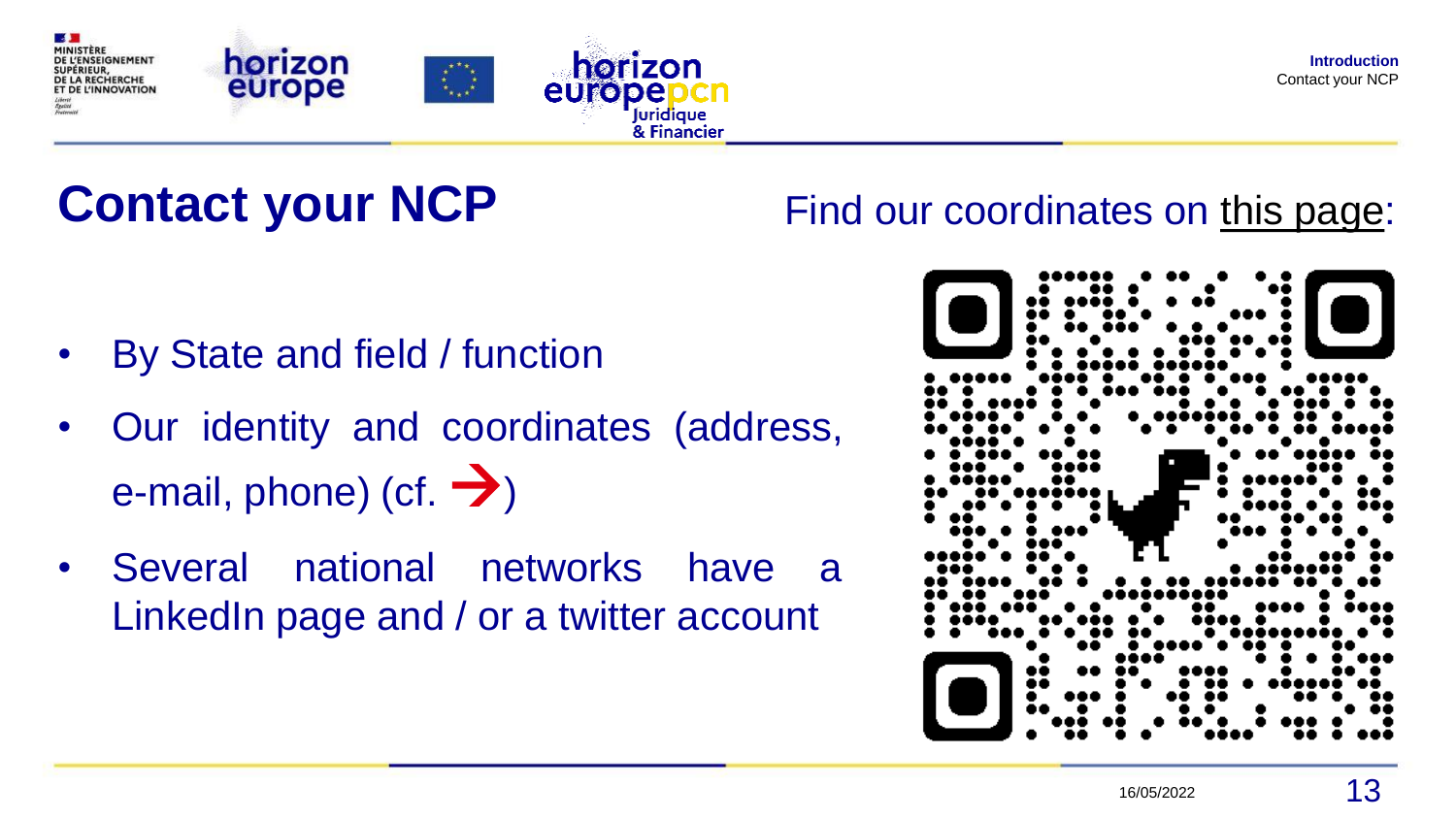<span id="page-6-0"></span>

# **European Partnerships**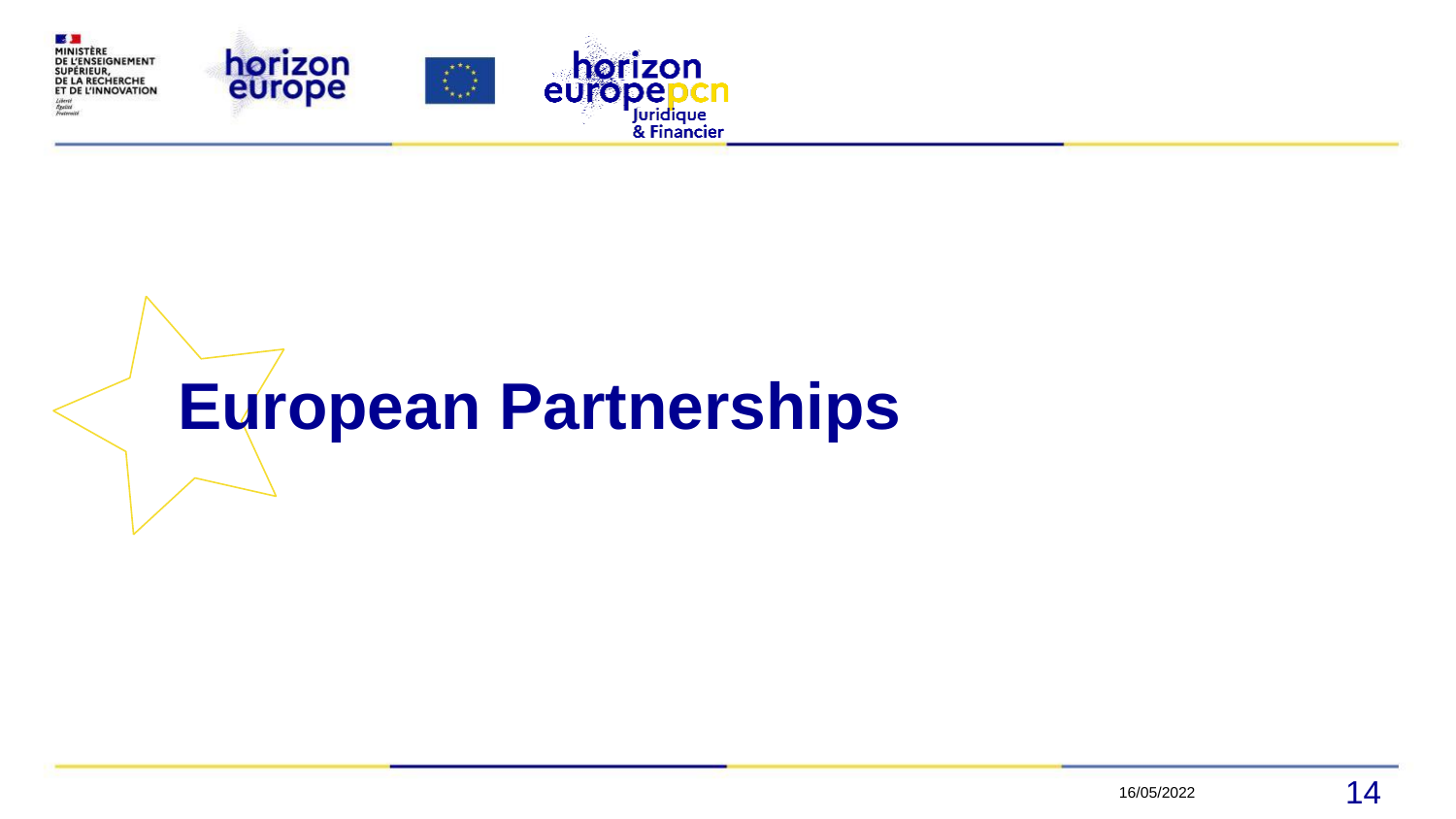<span id="page-7-0"></span>

# **General presentation**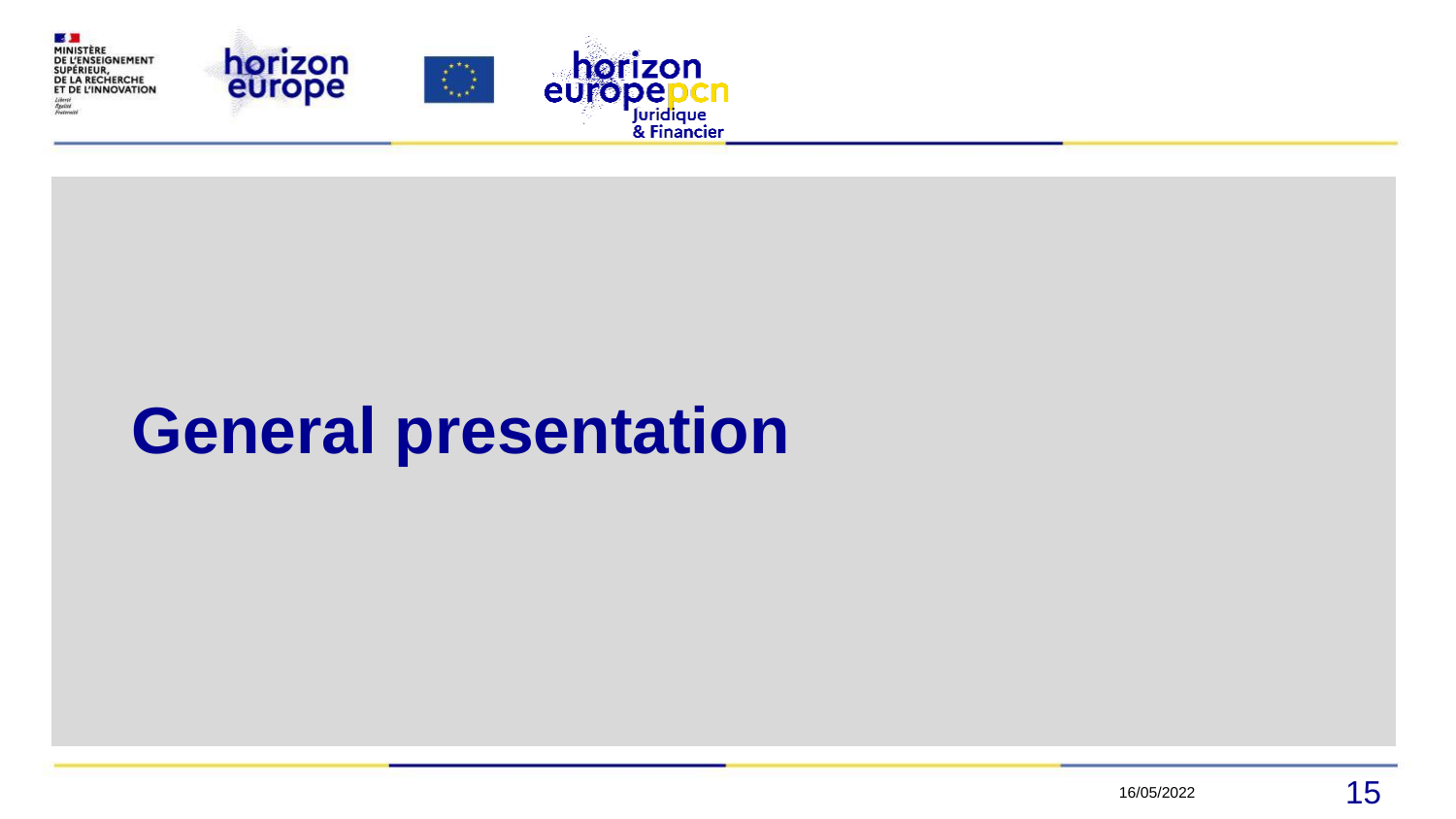

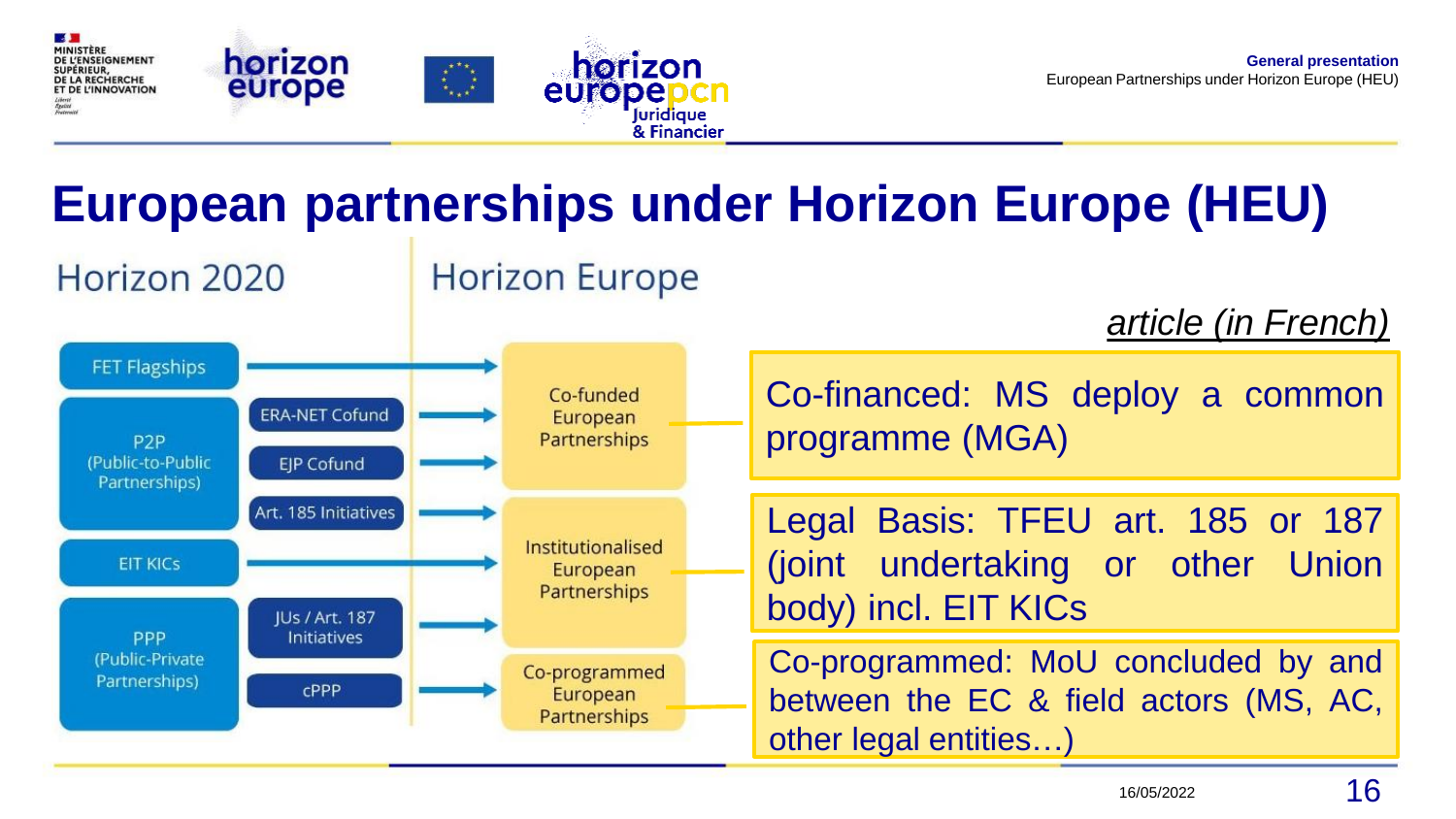

### **Why this evolution?**

### **The EC wants to harmonise and simplify the administration of European partnerships**

- Re-grouped in 3 categories instead of 4
- As far as possible, applying common rules (incl. a harmonised and simplified management by avoiding particular cases or exceptions)
- Common notions and terminology (unless specified otherwise for each type of partnership)

**Limits of this harmonisation:** *in fine***, each category of partnership or even each partnership is supposed to meet different objectives / ambitions and therefore might adopt a different legal structuration**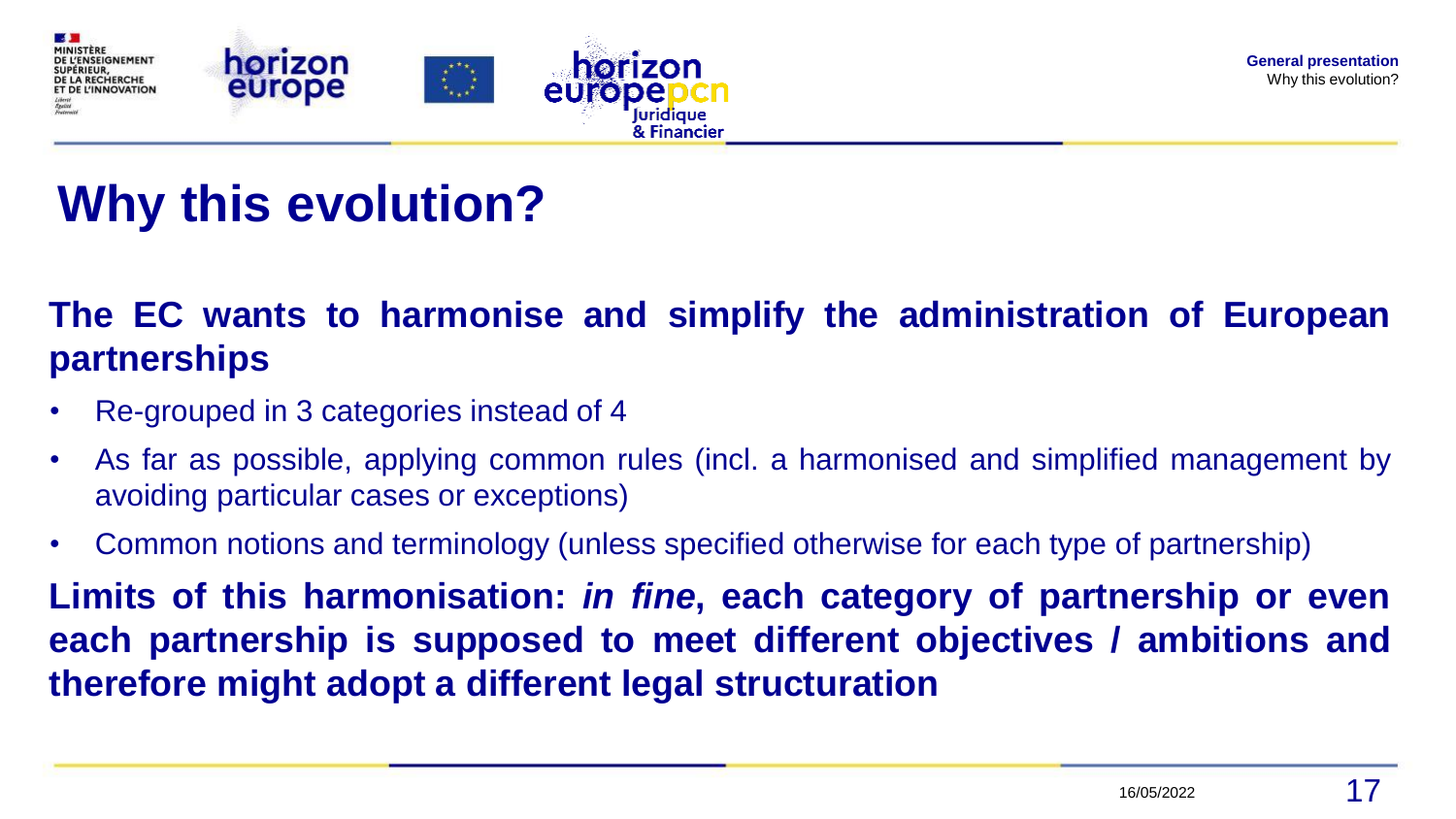<span id="page-10-0"></span>

# **1.Co-programmed European Partnership**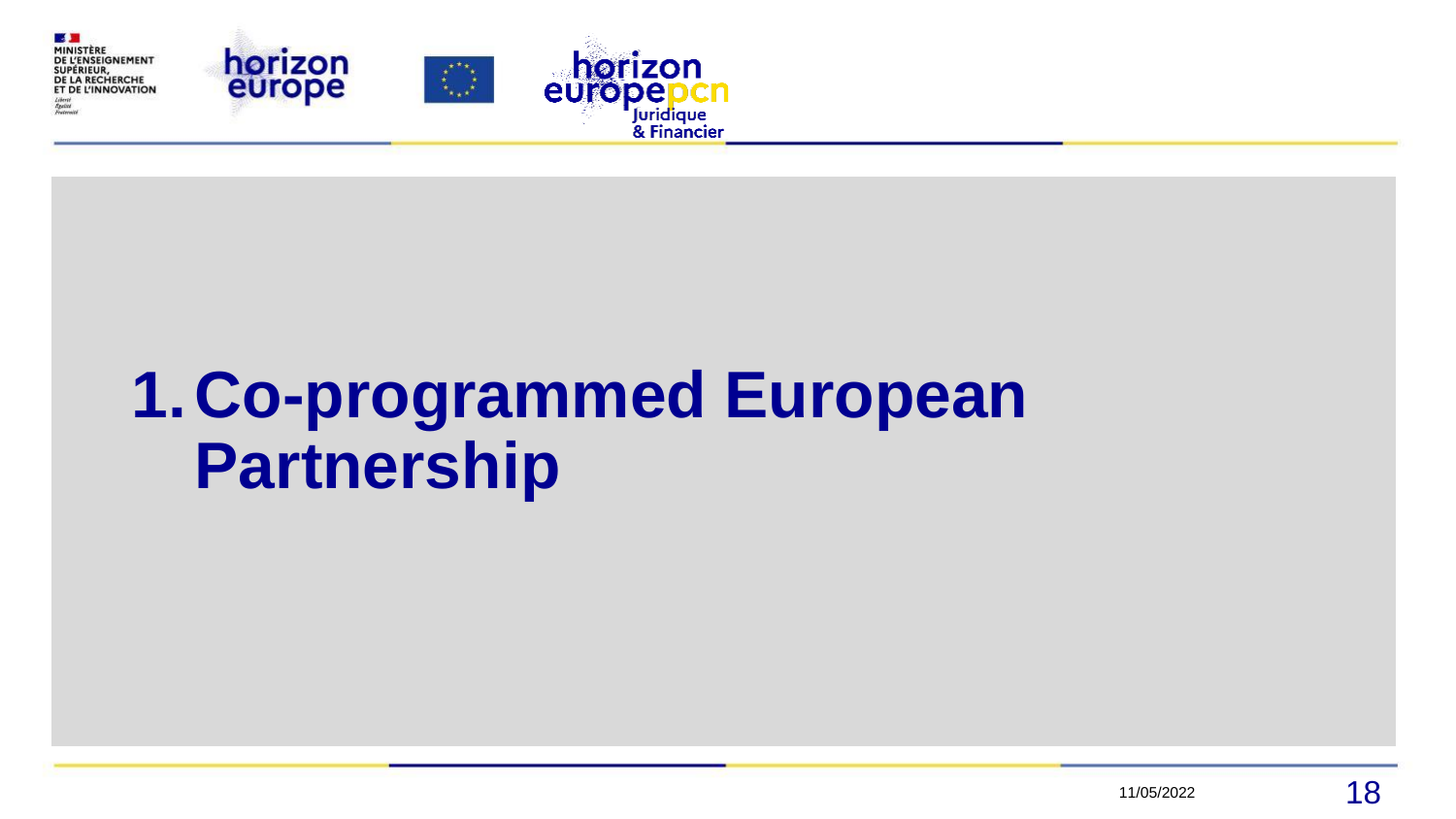

## **What is it?**

**A Co-programmed European Partnership** is a contractual public / private partnership (former H2020 « cPPP ») where:

- Actors (stakeholders), either public or private, are grouped together either in a consortium or as members of a dedicated legal entity, and the latter [coordinator] concludes a *Memorandum of understanding* (MoU) with the EC on their behalf
- **N.B.:** a MoU is NOT a Grant Agreement (no Union money involved here)

**In this type of European Partnership, the partners involved in the execution of the MoU collectively draft a work programme (WP) they will provide to the EC**

**The EC is free to modify and publish (adopt) the final version of this WP following the usual HEU procedure (comitology)**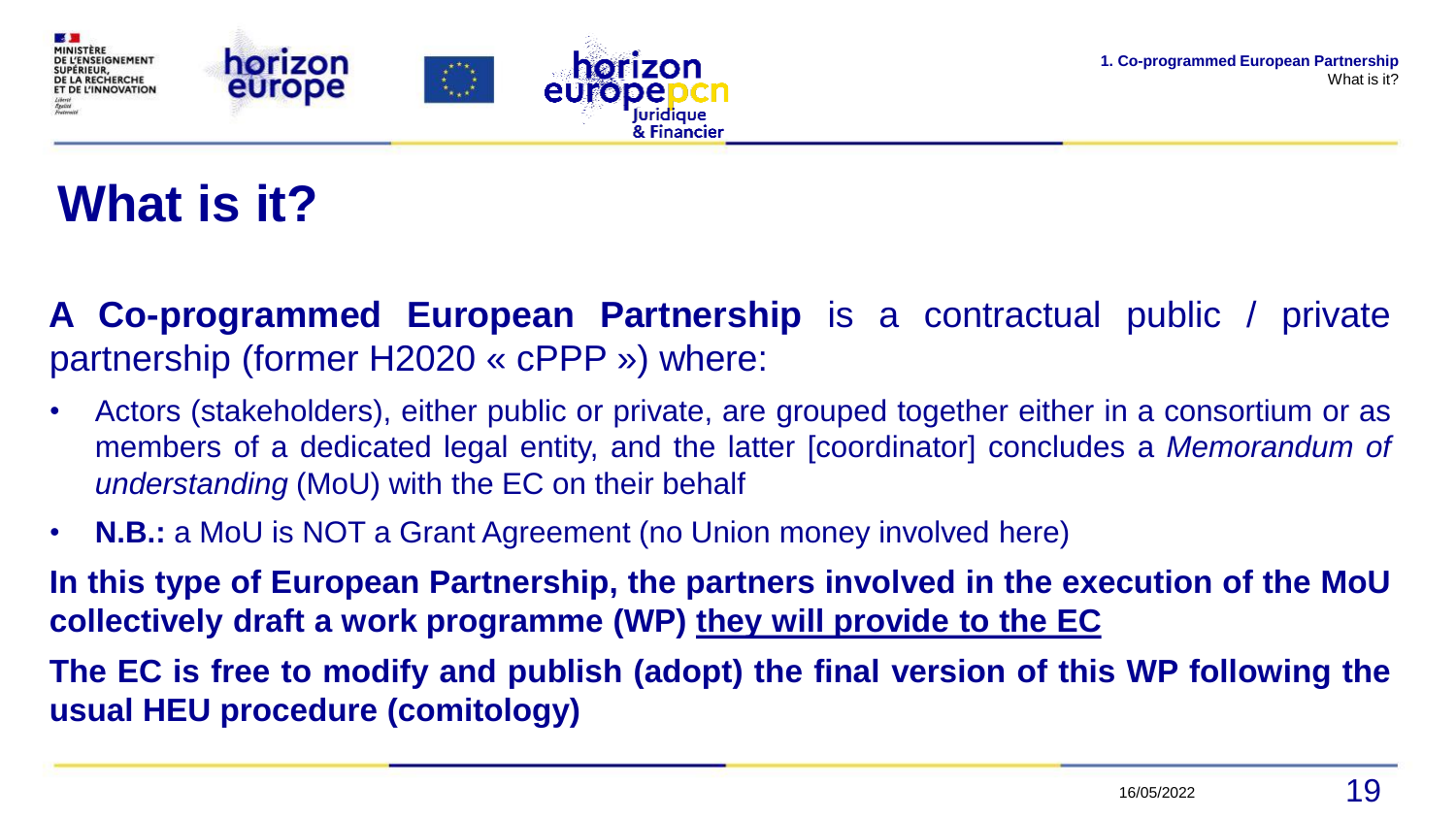

Act(s) concluded among the actors

### **Legal Framework of a Co-programmed European Partnership**

Union Law •General legal acts: Treaties (TEU, TFEU, Euratom) and other regulations (Financial Regulation (FR), etc.) •Specific legal acts establishing the FP, its RfP, its Specific Programme, etc. (cf. Annex III of the [HEU Regulation](http://data.europa.eu/eli/reg/2021/695/oj) on European Partnerships) •negotiable: no **Procedure Documents** • Documents supporting the procedure aiming at awarding an MoU (call for interests, call for proposals (CfP)…) • negotiable: no **MoU** •Gentlemen's agreement concluded between the Union and the partners involved in the partnership (non-legally binding) •purpose: protection of the Law of the Union and the latter's interests => reciprocal rights & obligations of the Union and the other parties •negotiable: not easily (considered an adhesion contract if provided as a procedure document), if so, only in order to adapt it to the circumstances of the partnership (contract & annexes adjustment to the circumstances of the action [partnership])

•Between the actors (partners): according to their representation when concluding the MoU • purpose: implementation of the action [partnership] & protection of the parties' interests => reciprocal rights & obligations between the parties • negotiable: yes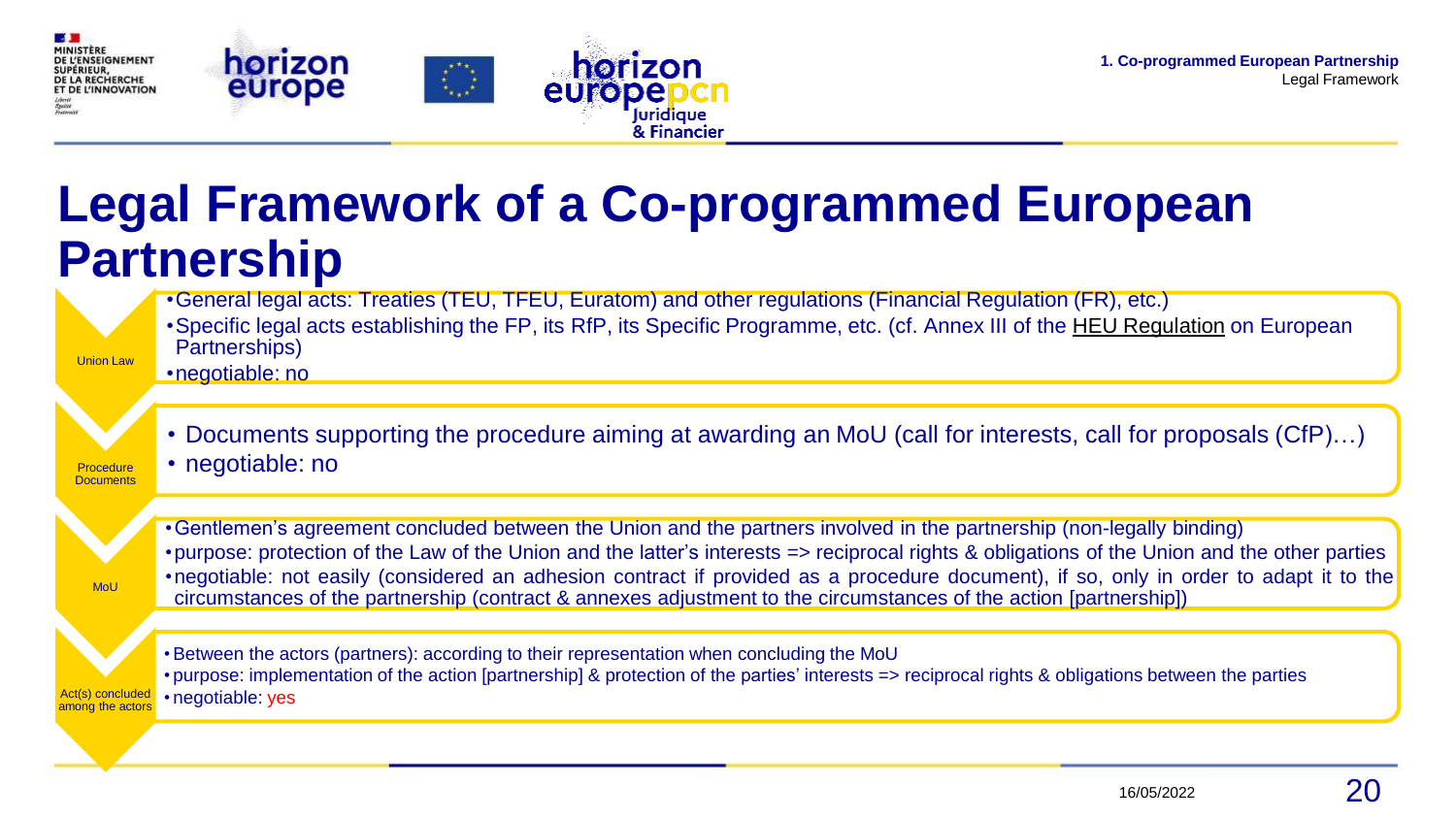

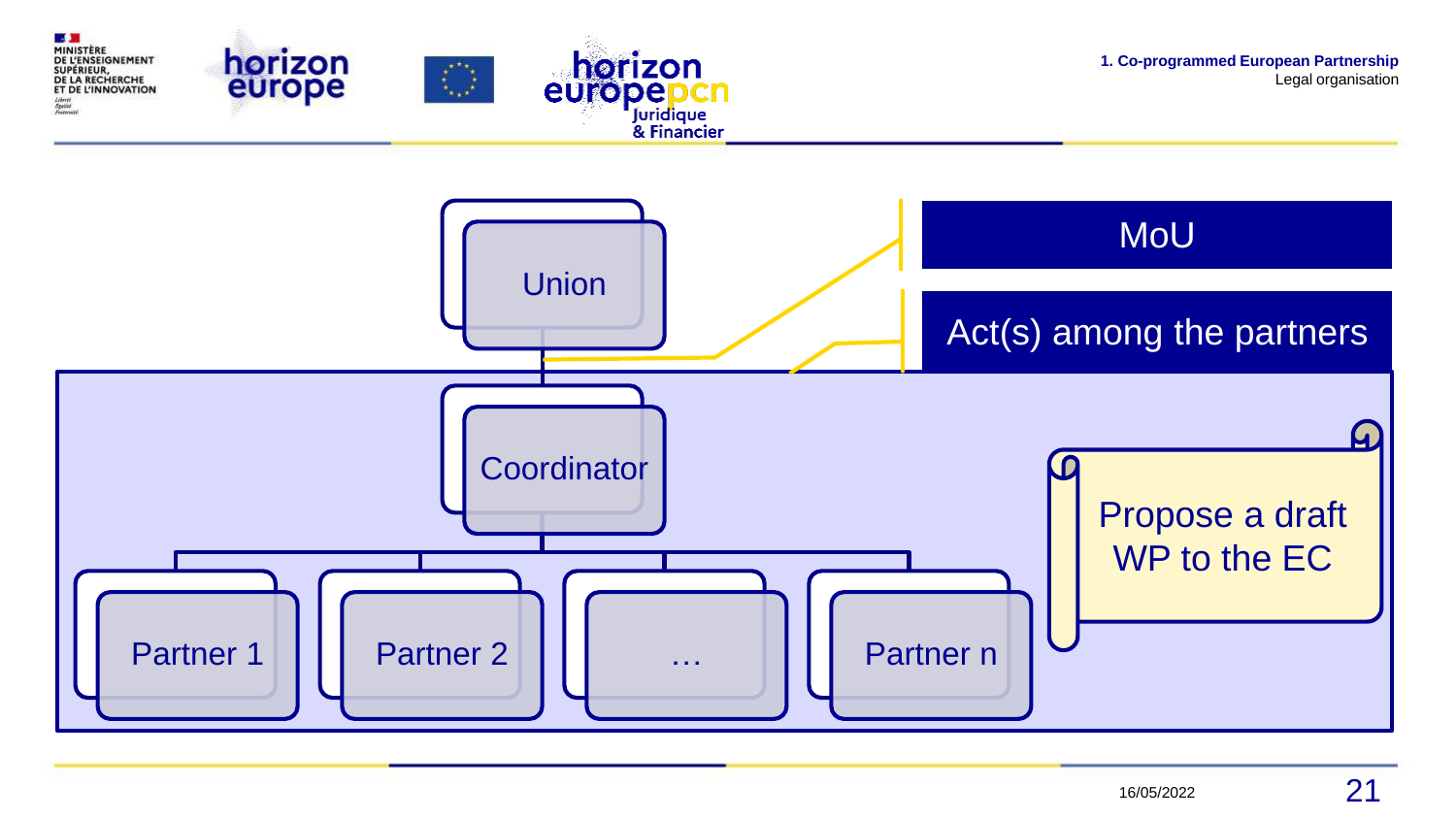

### **Consequences**

### **Co-programmed European Partnerships are not usual FP (HEU) collaborative actions**

• But a type of « upstream » partnership: stakeholders are consulted in order to design a draft WP

Juridique & Financier

- selected following an EC adapted award procedure (call for interests, maybe CfP…) according to criteria and a schedule imposed by the EC in the procedure documents
- The MoU concluded by the EC and the partners does not include any financial support from the Union
- If coordination costs are to be supported, it takes the form of a separate CSA

#### **But a peculiar considering their objectives:**

- The description of the action (the partnership) is different from an usual DoA
- The governance administration rules are mainly adopted by the partners (sometimes upon the EC's impulses which relevance has to be verified by the partners wrt to their needs and circumstances)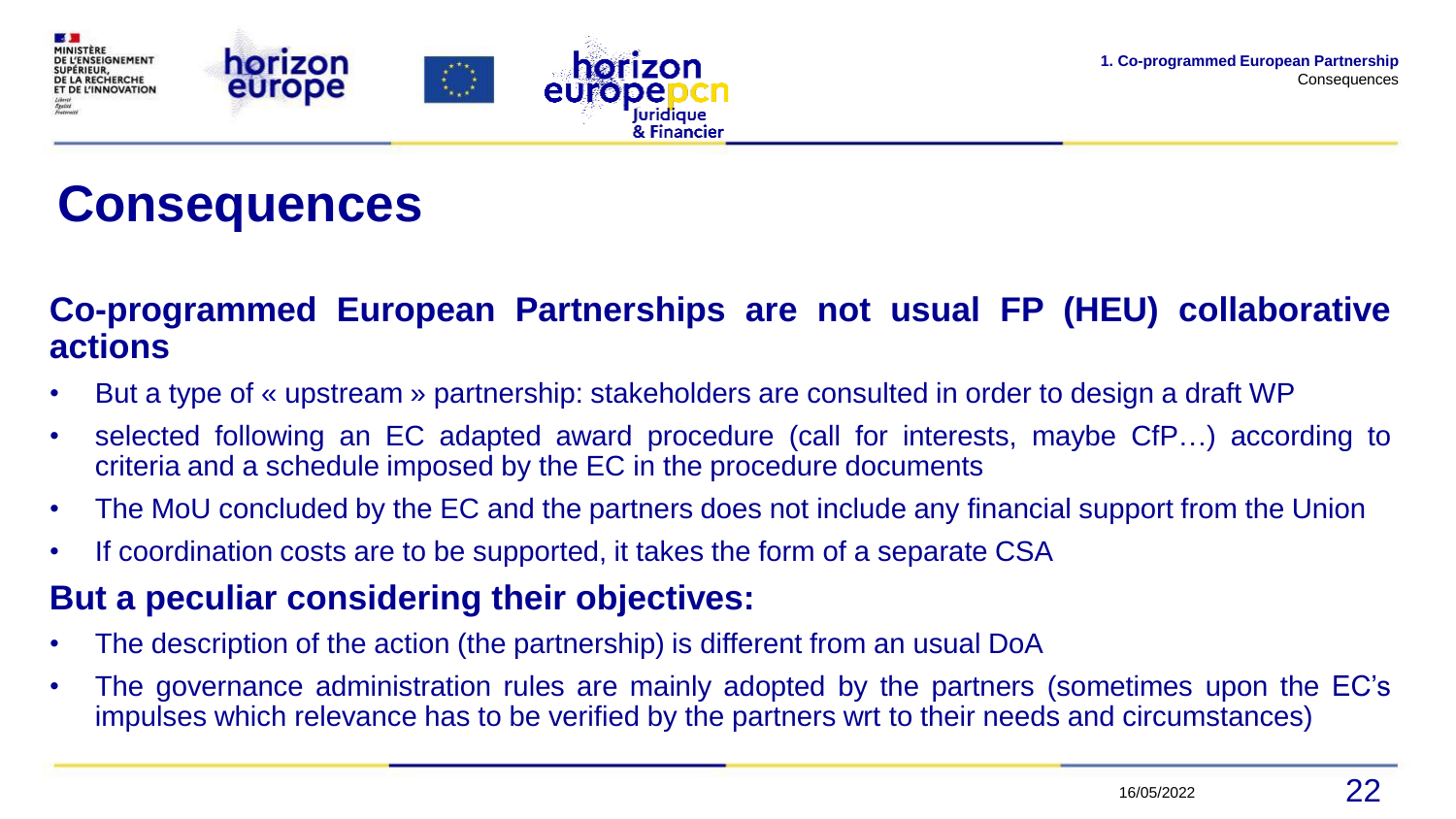

### **Related issues**

### **Confusion (due to harmonisation?) with co-financed European Partnership**

**Juridigue** & Financier

- « upstream » partnership aiming at designing a draft WP without financial support from the Union: no financial reporting nor monitoring applicable nor required (no grant, no eligible costs to be declared, etc.)
- sometimes confused with the implementation of the WP adopted by the EC (comitology) upon proposal of the partners involved in the partnership because the latter also respond to calls issued according to said WP:
	- (initial) draft WP design: collaboration EC/ stakeholders within the co-programmed partnership

*End of the partnership*

- Adoption of the WP (final draft) following the usual HEU procedure, eventually on the basis of the WP delivered by the partners involved in the partnership
- Implementation of the adopted WP following the usual HEU rules and procedures (competitive calls) => grant award to entities also involved in the partnership is not unusual and not an obvious case of conflict of interests if procedure rules are complied with and enforced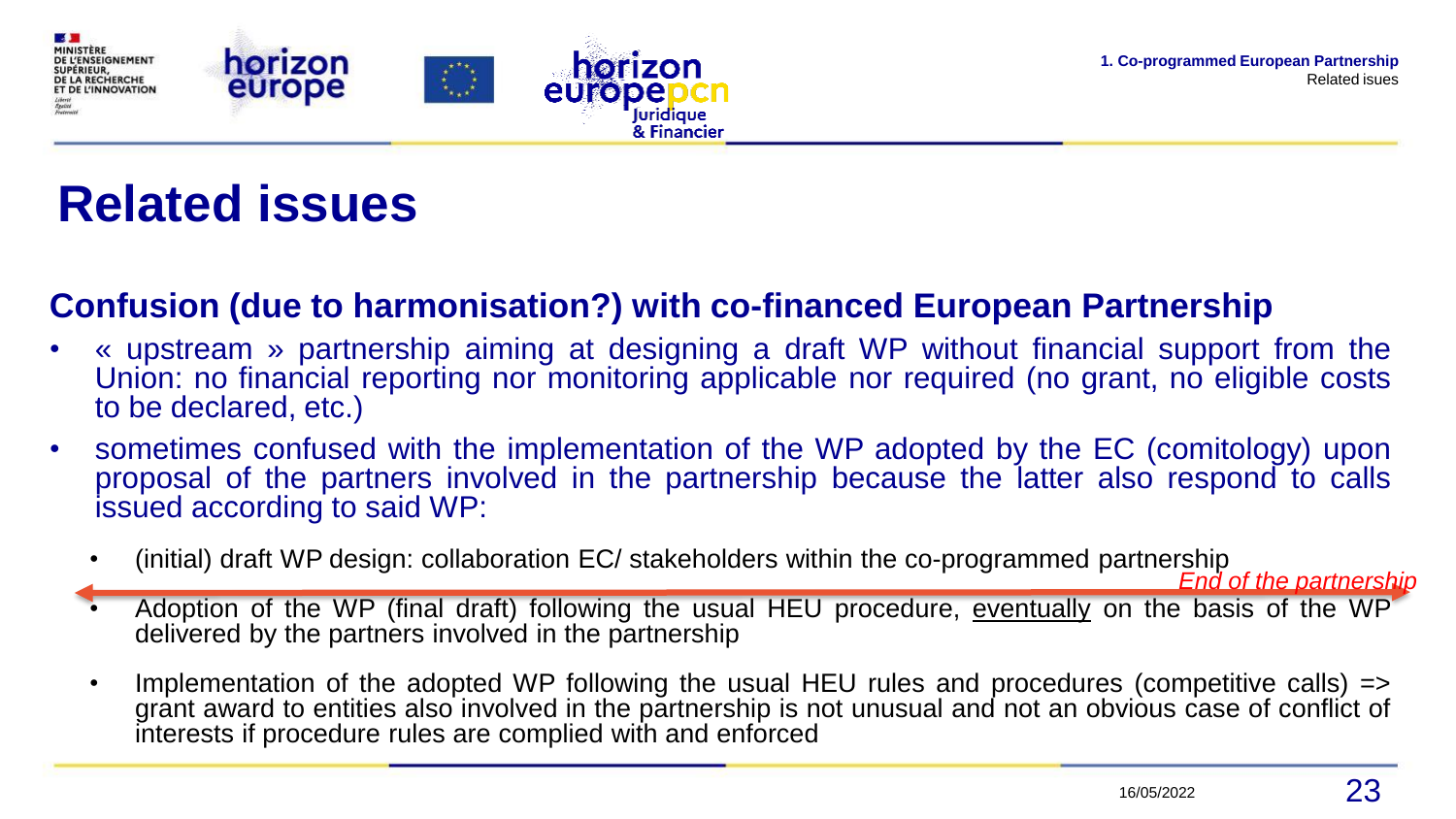<span id="page-16-0"></span>

# **2.Co-financed European Partnership**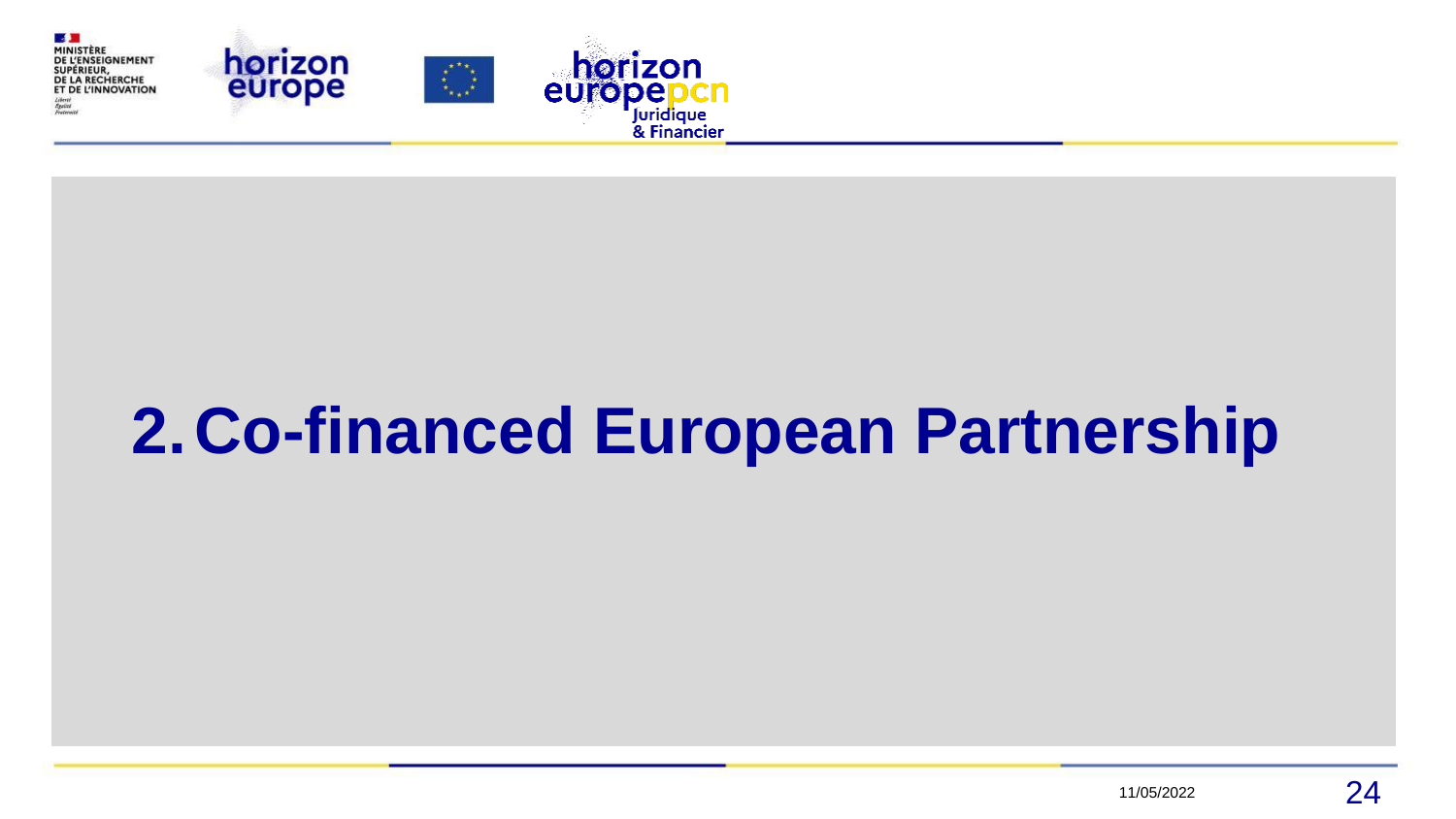

## **What is it?**

**A Co-funded European Partnership** can consist of two type of actions selected following a CfP award procedure:

- COFUND action: type of action provided by the HEU regulation with a max. funding rate of 30 % (usual) up to 70 % in duly justified cases (exception)
- Usually with a "financial support to third parties (FSTP)" part
- H2020 terminology: « FET-Flagship », EJP, JPI, ERA-NET…

**In this type of European partnership, the MS involved discuss and adopt a common programme they will implement under their responsibility: design, adoption and implementation of a common programme**

As the implementation is undergone by legal entities managing public funds, the FR principles wrt to the award of public funds have to be applied and complied with: transparency, equality of treatment and open competition (i.e. open award procedures when implementing FSTP)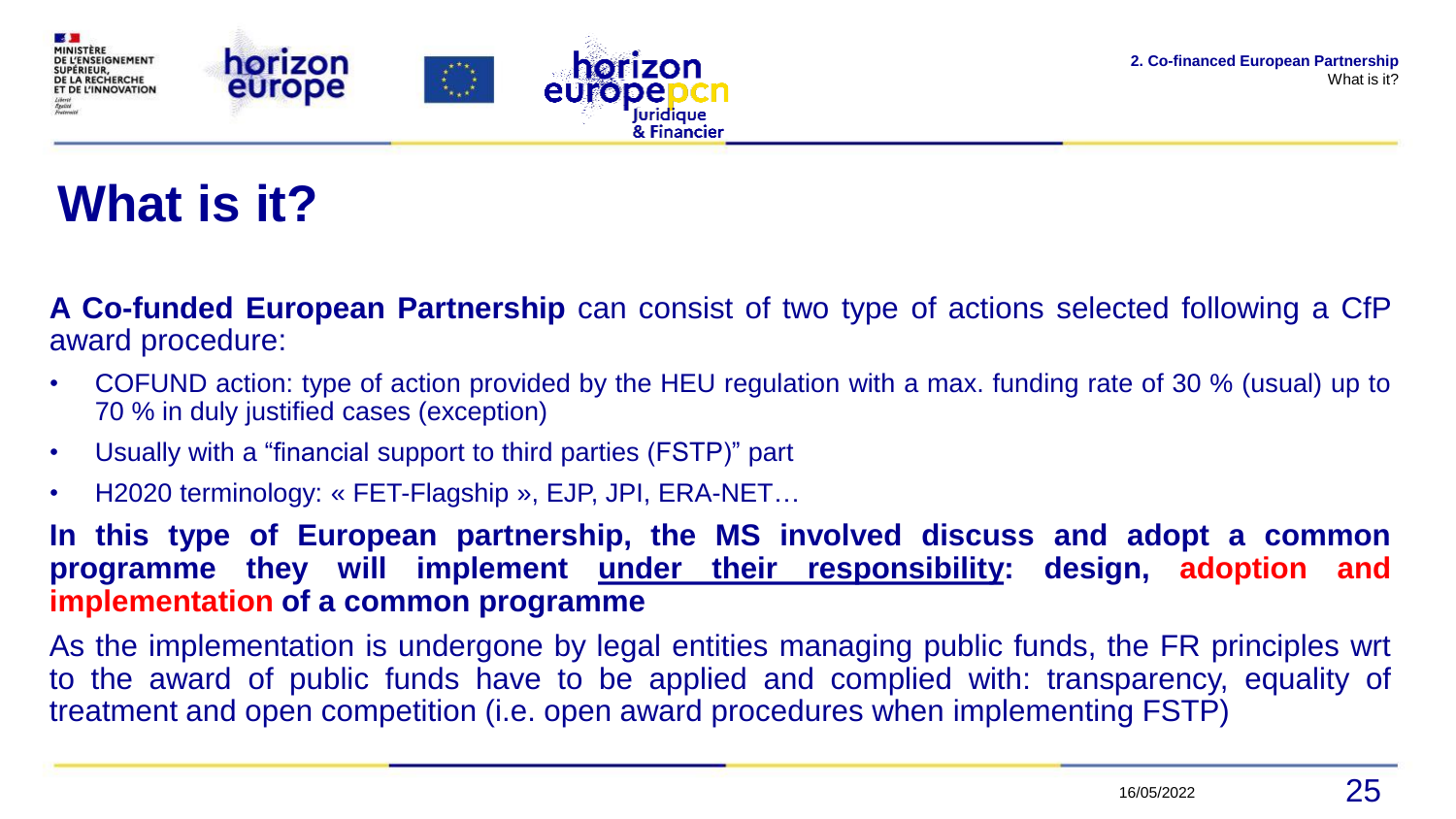

**Consortium Agreement** 

### **Legal Framework of a Co-financed European Partnership**

Union Law •General legal acts: Treaties (TEU, TFEU, Euratom) and other regulations (Financial Regulation (FR), etc.) •Specific legal acts establishing the FP, its RfP, its Specific Programme, etc. (cf. Annex III of the [HEU Regulation](http://data.europa.eu/eli/reg/2021/695/oj) on European Partnerships) •negotiable: no **Procedure Documents** •Documents supporting the award procedure (CfP) aiming at awarding the grant to support the implementation of the partnership, incl. the applicable Model Grant Agreement (MGA) or Model Framework Partnership Agreement (FPA) •negotiable: no **Grant Agreeme** (GA) or FPA • by and between the Union and the beneficiaries (BEN), represented by their coordinator (*consortium* = momentary grouping of participants) • purpose: protection of the Union's Law and interests => reciprocal rights & obligations of the Union and the BEN • based on the Corporate MGA adopted by the EC Decision [C\(2020\)3759](https://ec.europa.eu/transparency/regdoc/?fuseaction=list&coteId=3&year=2020&number=3759&version=ALL&language=fr) as adapted for HEU [& [Euratom\]](https://ec.europa.eu/info/funding-tenders/opportunities/docs/2021-2027/common/agr-contr/general-mga_horizon-euratom_en.pdf) • negotiable: not easily (adhesion contract), if so, only in order to adapt to the circumstances of the action [partnership]

•Collaboration contract concluded by and between the entities involved in the partnership (at least the BEN) •purpose: implementation of the action [partnership] & protection of its parties interests => reciprocal rights & obligations of the parties •negotiable: yes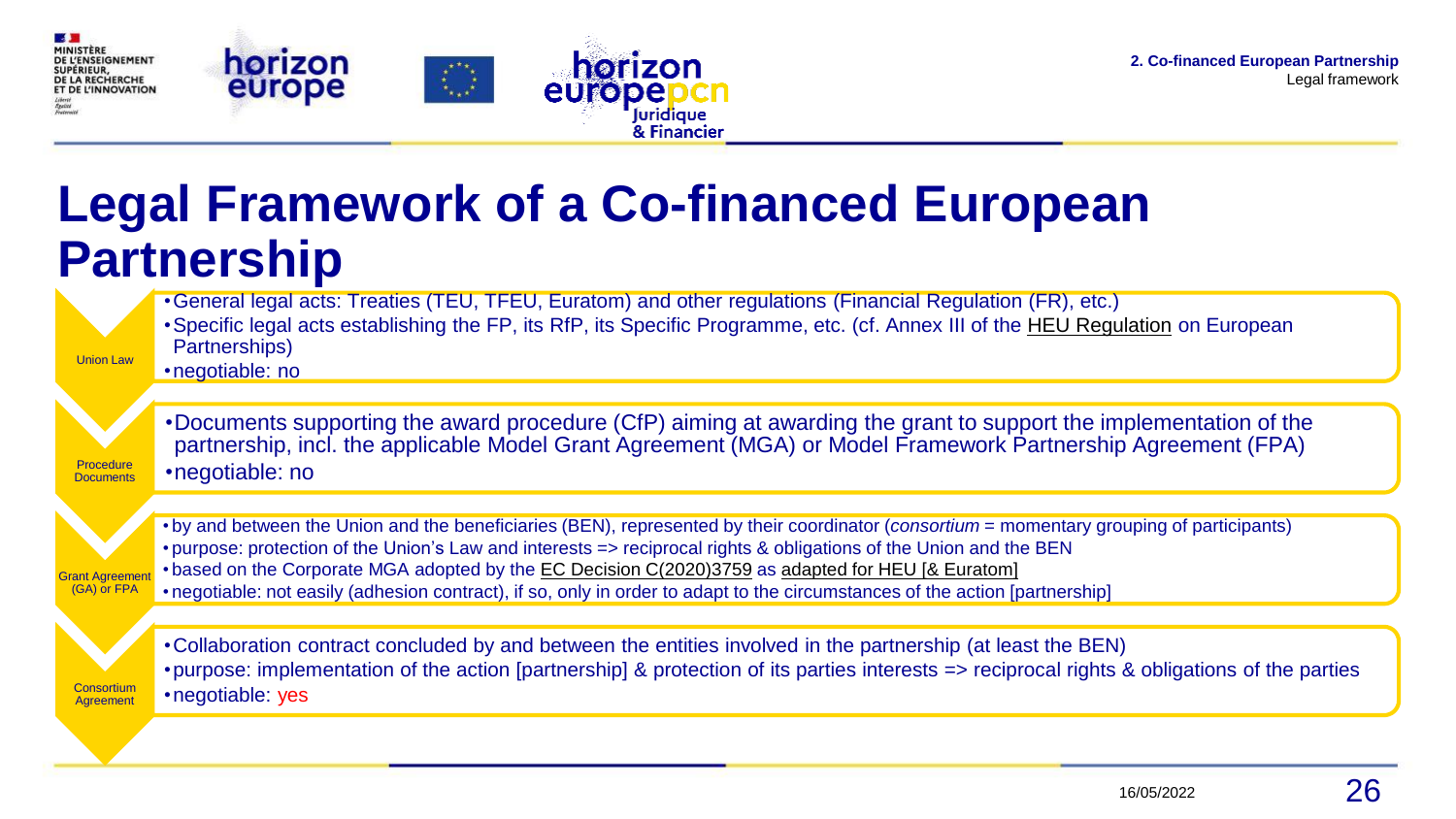

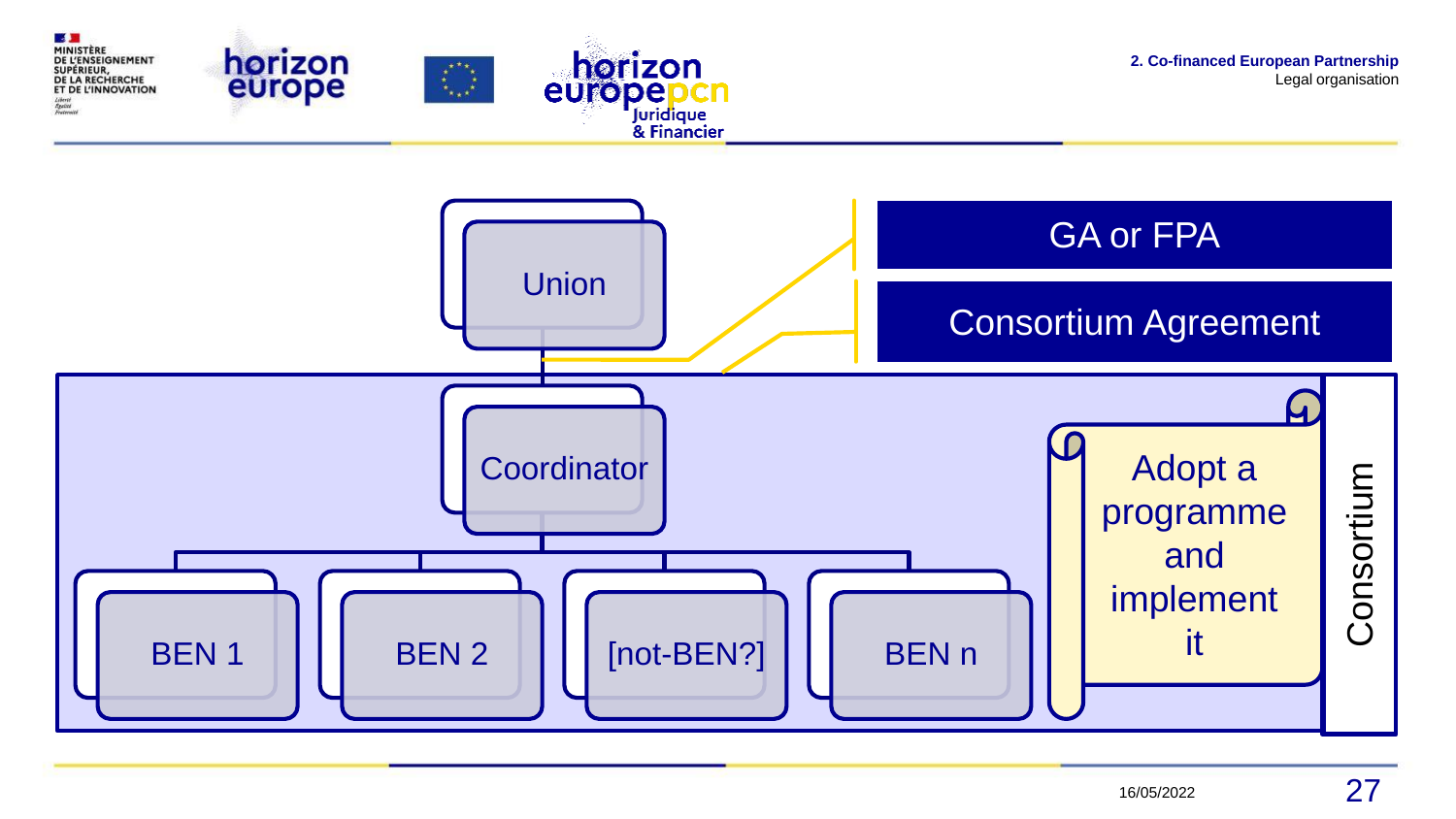

### **Consequences**

### **A Co-financed European Partnership is a HEU collaborative action:**

- Selected following a CfP listed in the pertinent WP adopted by the EC after having consulted the MS (comitology)
- Formalised by a GA or FPA awarded by a Union granting authority
- Subject to the usual HEU rules incl. the notion of « eligible cost » which underlines the notion of « in-kind contribution (IKC) » (cf. *[infra](#page-21-0)*)

#### **But a peculiar one considering its size and ambitions:**

- Which are reflected in its DoA and subsequently in its governance and administration adopted among the participants, sometimes following demands of the granting authority
- Some issues were identified (cf. *[infra](#page-22-0)*)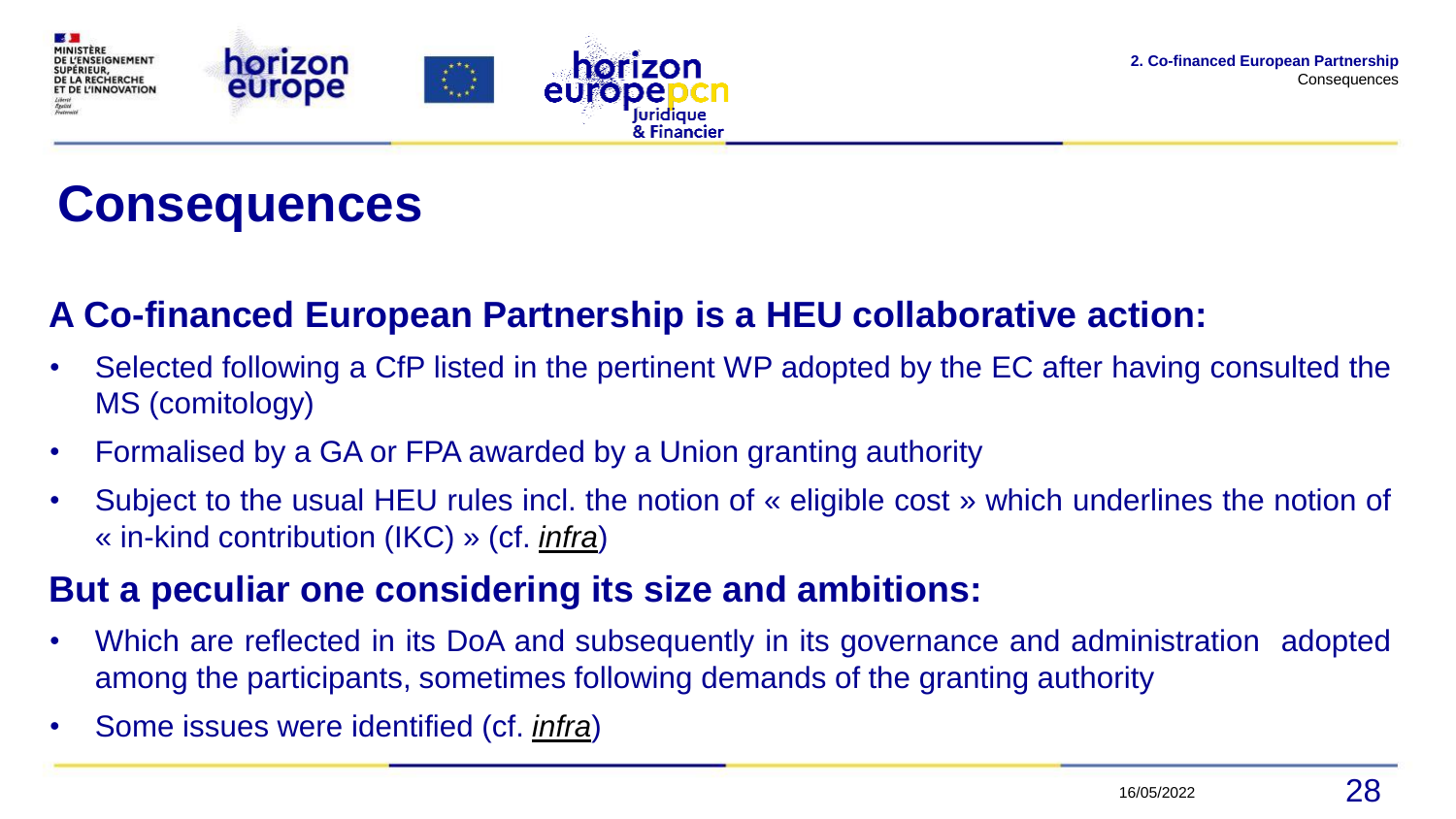<span id="page-21-0"></span>

## **Contributions of the BEN in a Co-financed European Partnership**

### **When implementing a Co-financed European Partnership, each BEN can declare two types of contribution**

- Financial contribution, i.e. in cash amount transferred as a resource to the budget of the partnership managed by the coordinator (cash-flow element)
- in kind contribution (IKC), i.e. any other type of contribution which value can be identified in the BEN's accountings that are eligible [and auditable] costs (i.e. personnel costs, purchase costs, third party's contribution costs, renting costs, etc.)

### **IKC = ∑[eligible costs] – amount of Union grant received**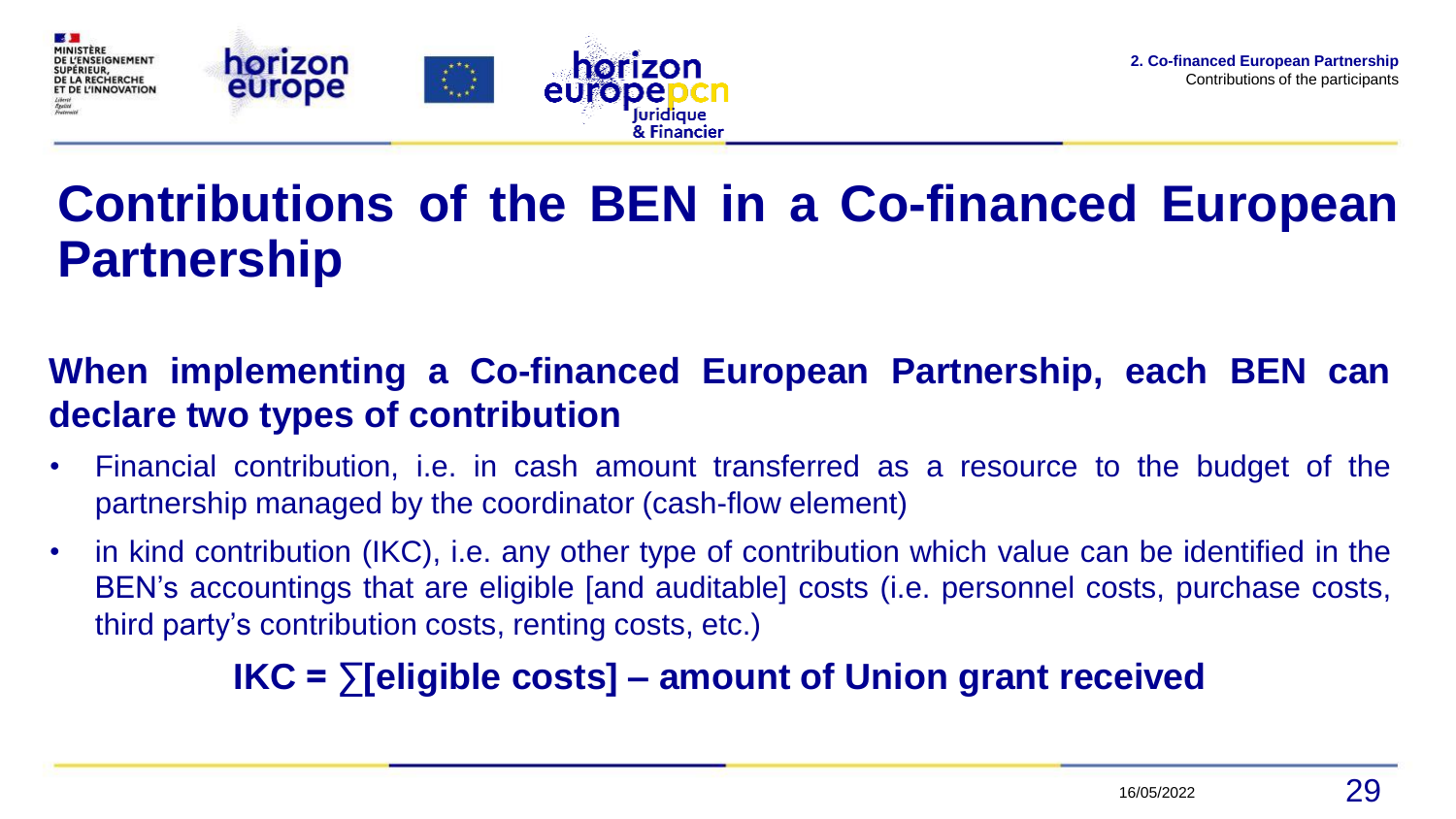<span id="page-22-0"></span>

### **Identified issues**

#### **In certain MS, when implementing Co-financed european Partnership:**

- The MS (government) is not always directly involved but relies on national legal entities BEN are then "State operators" pursuing either a national R&I-funding mission (funding agency) or a R&I production mission (RTOs or #) which are also usual recipients of public (incl. Union) funding
- When the MS is directly involved, what costs can it declare as IKC (cf. [previous](#page-21-0) slide) or "institutional costs"?

### **Subsequently:**

- Certain BEN being RTOs are usual applicants to HEU CfP and therefore interested in FSTP award procedures too – EC is then very sensitive to the possibility of conflict of interests situation
- Difficulties to identify in advance what costs can be eligible for MS under the IKC cost category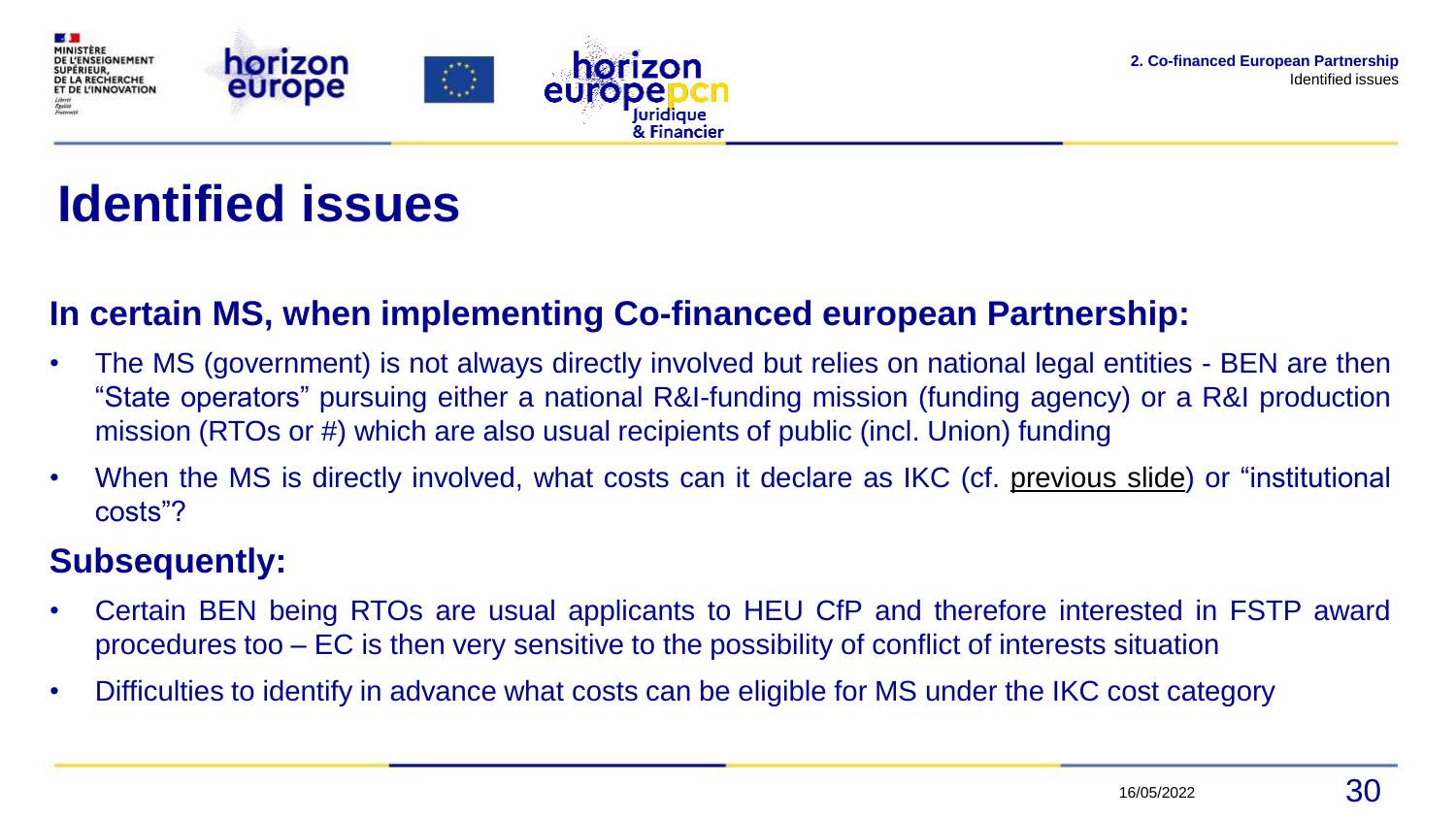<span id="page-23-0"></span>

# **3.Institutionalised European Partnership**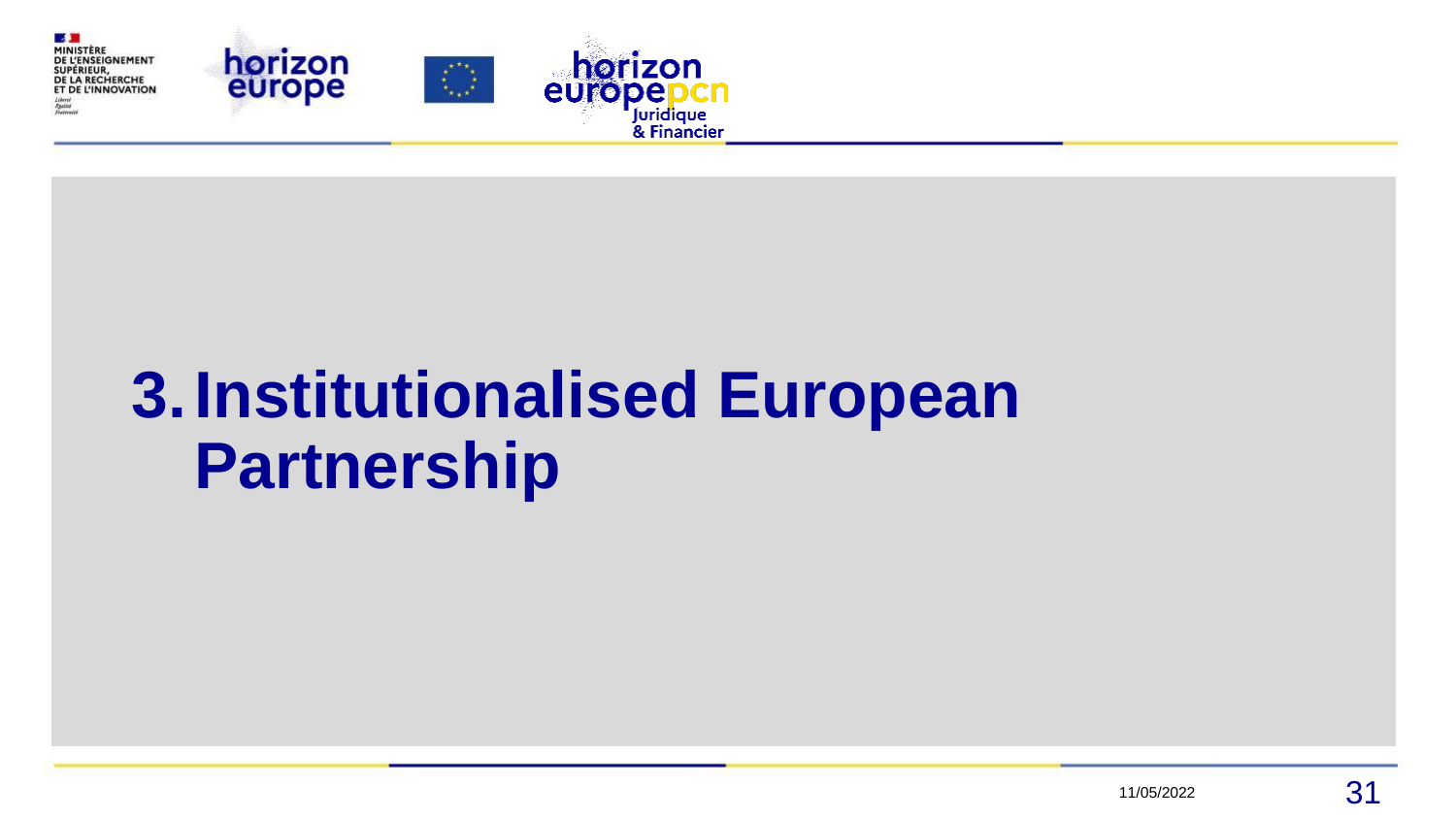

## **What is it?**

### Three types of partnerships (actions) either implemented by:

- [EIT KICs] a legal entity coordinating a KIC, a type of action funded by the EIT, itself a *sui generis* Union body based on art. 187 of the TFEU
	- KIC max. duration: once-renewable 7-year-period (have to be financially sustainable afterwards)
	- Formalised by the conclusion of a Partnership Agreement by and between the EIT and this dedicated legal entity coordinating the KIC ("KIC Legal Entity", no imposed legal form) + *single subsequent GAs*
- [art. 185 TFEU + Council & EP Decision] an *Implementing Structure* (no imposed legal form) which members are the participants to the action [partnership] or is at least mandated by said participants
- [art. 187 TFEU + Council Regulation] a Joint Undertaking which is a Union body: cf. *infra The above-listed legal entities are managing Union public funds*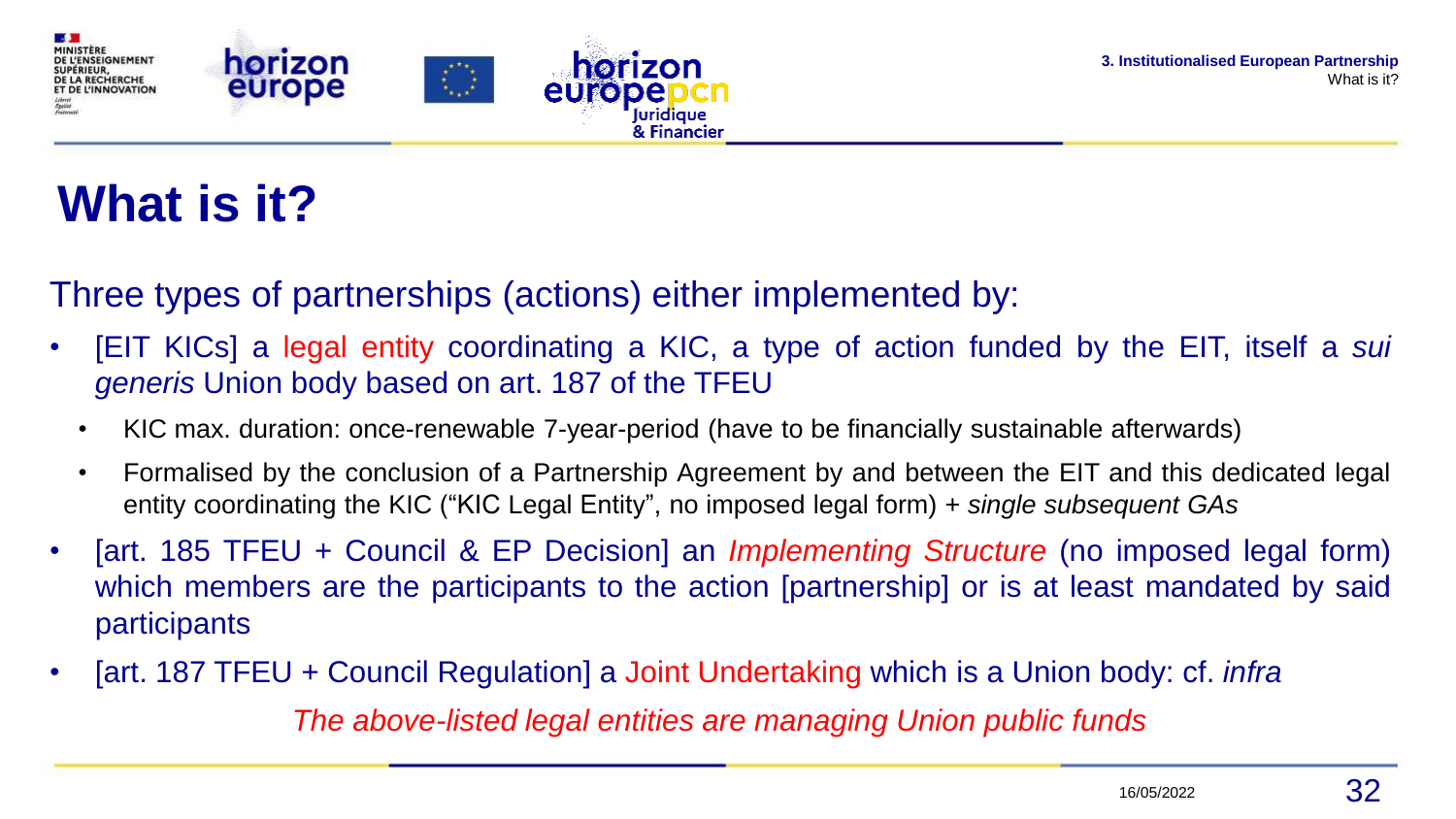

### **Legal Framework of a TFEU art. 185-based European Partnership**

Juridique & Financier

Union Law •*Idem supra C*o-programmed / financed European Partnership (cf. Annex III of HEU [Regulation](http://data.europa.eu/eli/reg/2021/695/oj) about European Partnerships) •The concerned Institutionalised European Partnership Basic Act (Decision of the EP and Council on the basis of TFEU art. 185 identifying the "*Implementing Structure*" Financial **Contract** •Concluded by and between the Union and the implementing Structure, represented by its legal representative •Purpose: to delegate the management of Union funds or award a grant (GA or FPA), protect the Law and interests of the Union => reciprocal rights and obligations between the Union the Implementing Structure •Negotiable: no (contract of the Union in accordance with its FR) except for adaptation to circumstances **Grant** Agreement • Concluded by and between the Implementing Structure and the BEN of a grant awarded by the Implementing Structure for an identified action following open and public award procedure • Purpose: protection of the law and interests of the Union & the interests of the Implementing Structure => reciprocal rights & obligations between the latter and its BEN Based upon a model adopted by the Implementing Structure based on the Corporate MGA adopted by the [EC Decision C\(2020\)3759\)](https://ec.europa.eu/transparency/regdoc/?fuseaction=list&coteId=3&year=2020&number=3759&version=ALL&language=fr) as [adapted for HEU \[& Euratom\]](https://ec.europa.eu/info/funding-tenders/opportunities/docs/2021-2027/common/agr-contr/general-mga_horizon-euratom_en.pdf) • Negotiable: no (adhesion contract awarded by the Implementing Structure) except for adaptation to the action **Consortium** Agreement •Collaboration contract concluded by and between the participants involved in an action funded by the Implementing Structure (at least the BEN of said Implementing Structure) •Purpose: implementation of the action & protection of the parties' interests => reciprocal rights and obligations among the parties •Negotiable: yes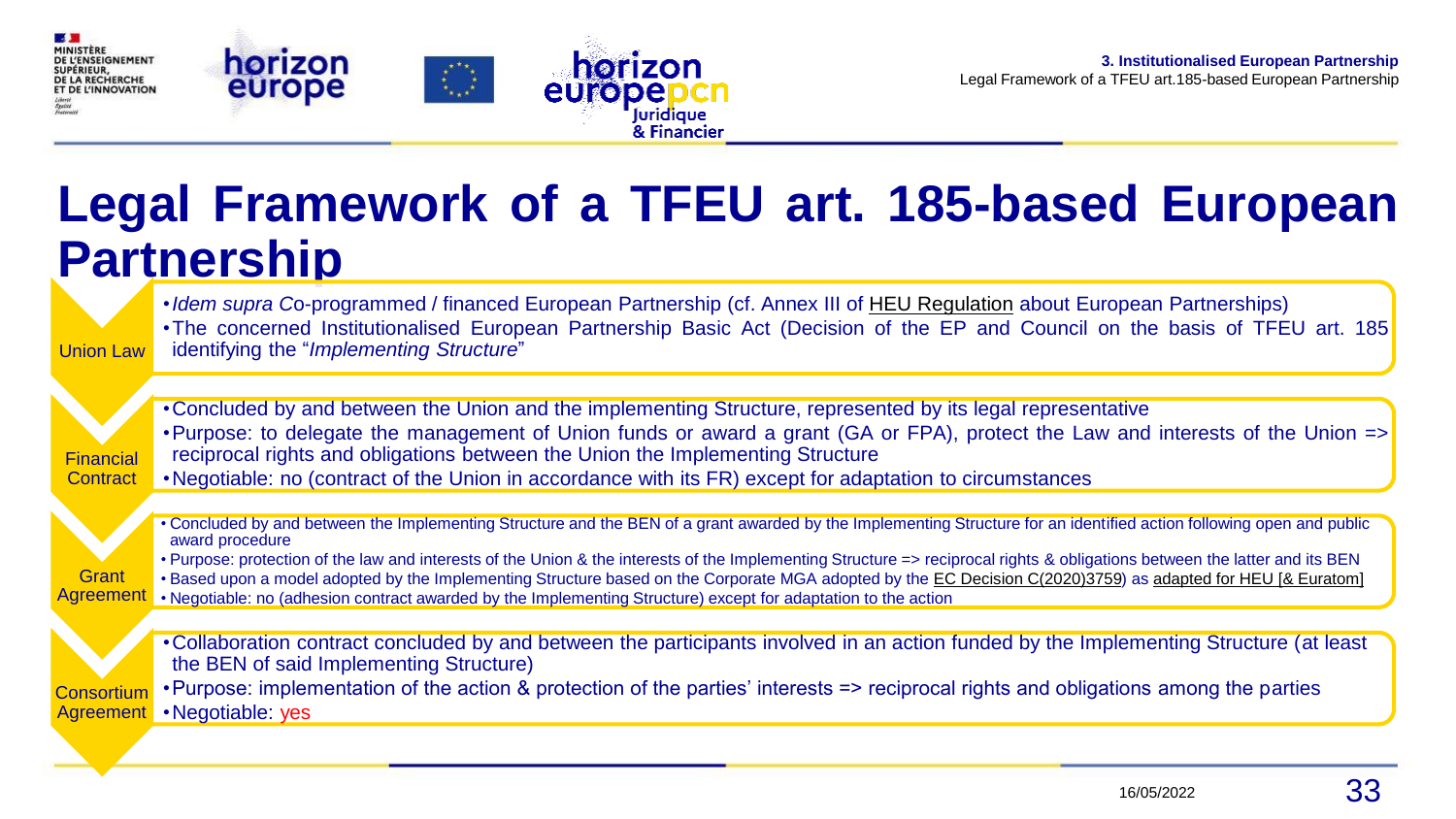

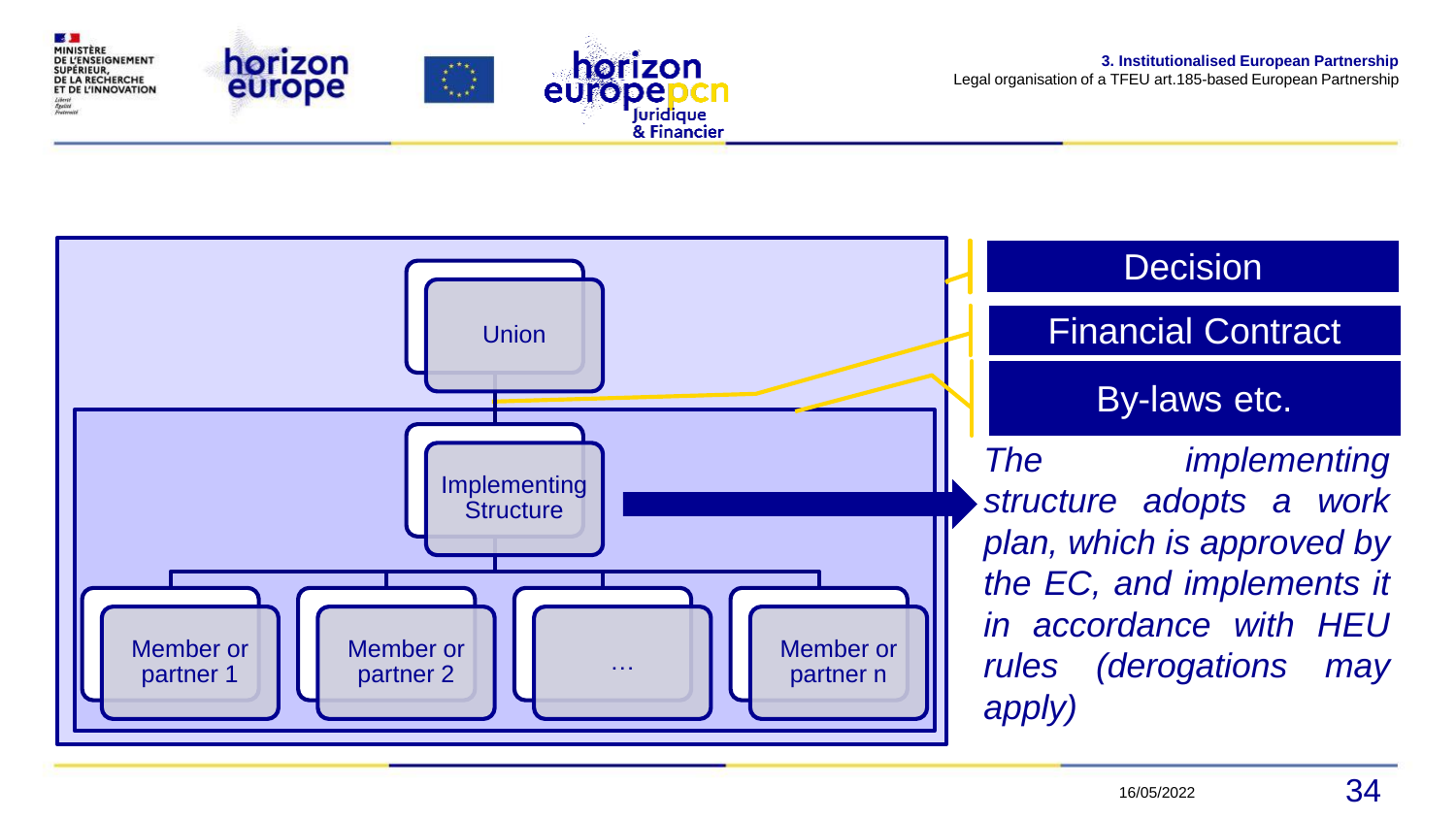

### **Legal Framework of a TFEU art. 187-based European Partnership**

Juridique<br>& Financier

| <b>Union Law</b>             | • Idem supra Co-programmed / financed European Partnership (cf. Annex III of HEU Regulation about European Partnerships)<br>• The Basic Act establishing the JU (Council Regulation on the basis of TFEU art. 187 = Statutes of the JU)                                                                                                                                                                                                                                                                                                            |
|------------------------------|----------------------------------------------------------------------------------------------------------------------------------------------------------------------------------------------------------------------------------------------------------------------------------------------------------------------------------------------------------------------------------------------------------------------------------------------------------------------------------------------------------------------------------------------------|
| <b>Financial</b><br>Contract | • Legal basis: Union FR, art. 154<br>• Concluded by and between the Union and the JU, represented by its legal representative (Executive Director of the JU)<br>• Purpose: to delegate the management of Union funds, protect the Law and interests of the Union => reciprocal rights and obligations between the Union the JU<br>. Negotiable: no (adhesion contract awarded by the Union to the JU)                                                                                                                                              |
| Grant<br><b>Agreement</b>    | • Concluded by and between the JU and the BEN of a grant awarded by the JU for an identified action following open and public award procedure<br>. Purpose: protection of the law and interests of the Union & the interests of the JU => reciprocal rights & obligations between the latter and its BEN<br>• Based upon a model adopted by the JU based on the Corporate MGA adopted by the EC Decision C(2020)3759) as adapted for HEU [& Euratom]<br>• Negotiable: no (adhesion contract awarded by the JU) except for adaptation to the action |
| Consortium<br>Agreement      | •Collaboration contract concluded by and between the participants involved in an action funded by the JU (at least the BEN of the JU)<br>•Purpose: implementation of the action & protection of the parties' interests => reciprocal rights and obligations among the parties<br>•Negotiable: yes                                                                                                                                                                                                                                                  |
|                              |                                                                                                                                                                                                                                                                                                                                                                                                                                                                                                                                                    |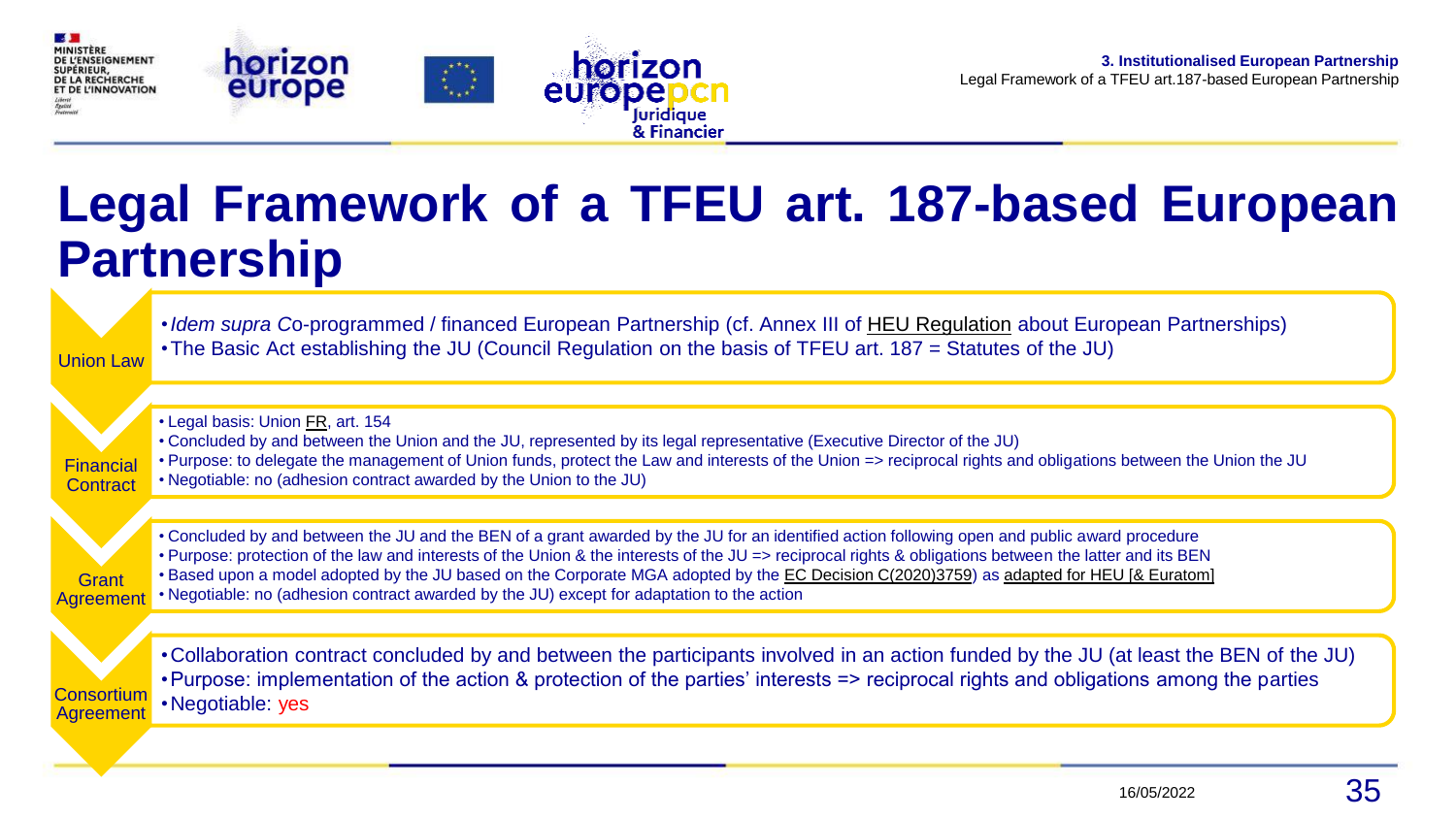horizon DE L'ENSEIGNEMENT horizon DE LA RECHERCHE europe ET DE L'INNOVATION europe Juridique<br>& Financier

**1999** MINISTÈRE

**SUPÉRIEUR** 

**3. Institutionalised European Partnership** Legal organisation of a TFEU art.187-based European Partnership (JU)

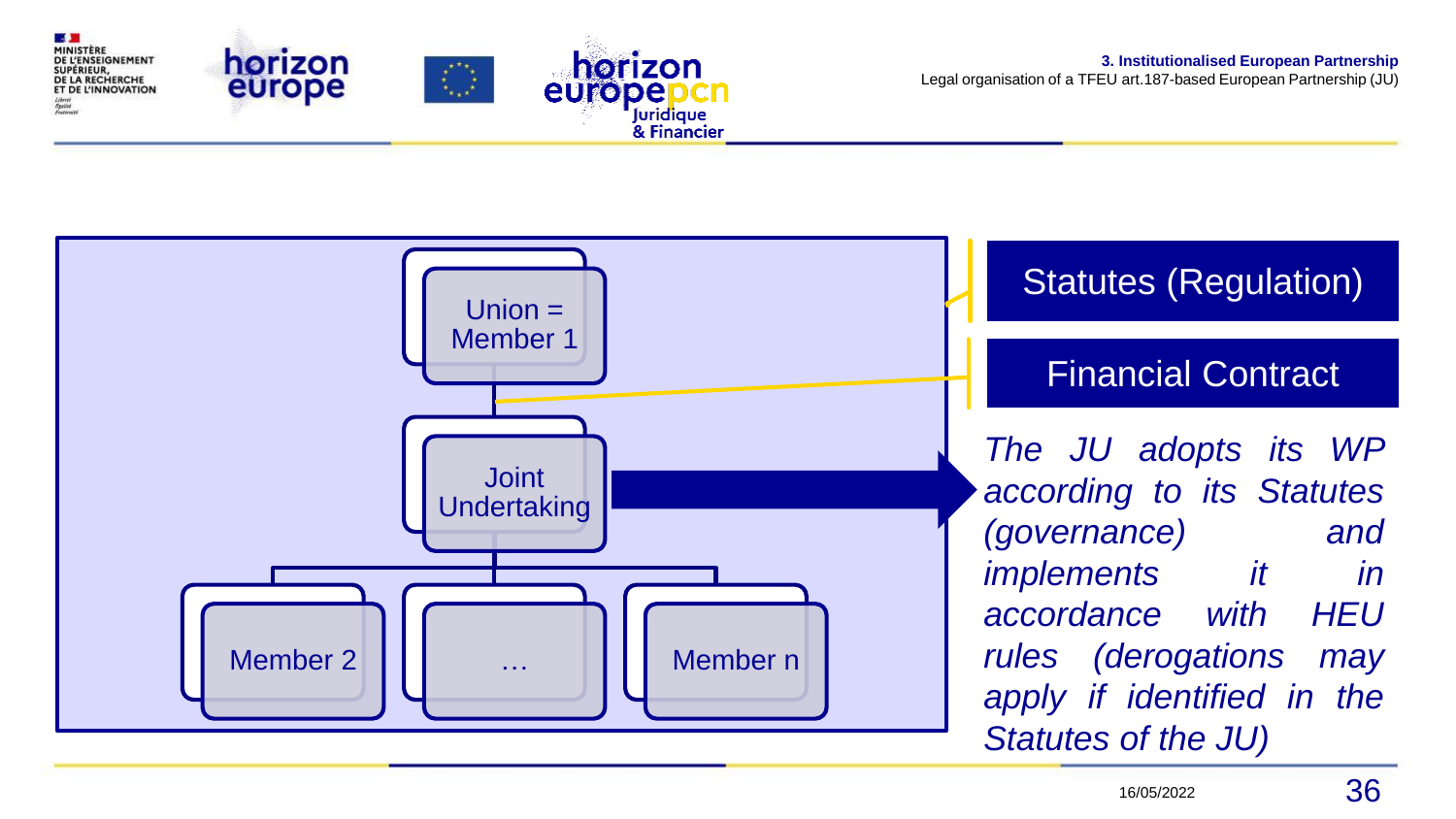

### **What's a JU?**

- A Legal entity set-up by the Union (« Union body » cf. list on this EC [webpage\)](https://europa.eu/european-union/about-eu/agencies_fr) under a FP which main characteristics are the following:
- Has legal personality: legal & financial capacity / autonomy, own patrimony and accountings, organisational autonomy (within the boundaries set forth by its Statutes)
- Duration limited to that of the FP (set-up or renewed then with assignment of on-going rights and obligations – at each FP)
- Staff: EU civil servants, EU contractual staff and NDE
- Must apply and comply with Union Law esp. the applicable FR, as well as the legal basis of each Union programme with the implementation of which it might be entrusted because it then indirectly manages public funds originating from the Union budget (management delegation given by the Union)
- Therefore awards following public and open competitive procedures:
	- Grants supporting the implementation of actions in accordance with the applicable rules of the related Union programme(s)
	- Public contracts in compliance with public procurement rules (Directives 2014/23, 2014/24 & 2014/25)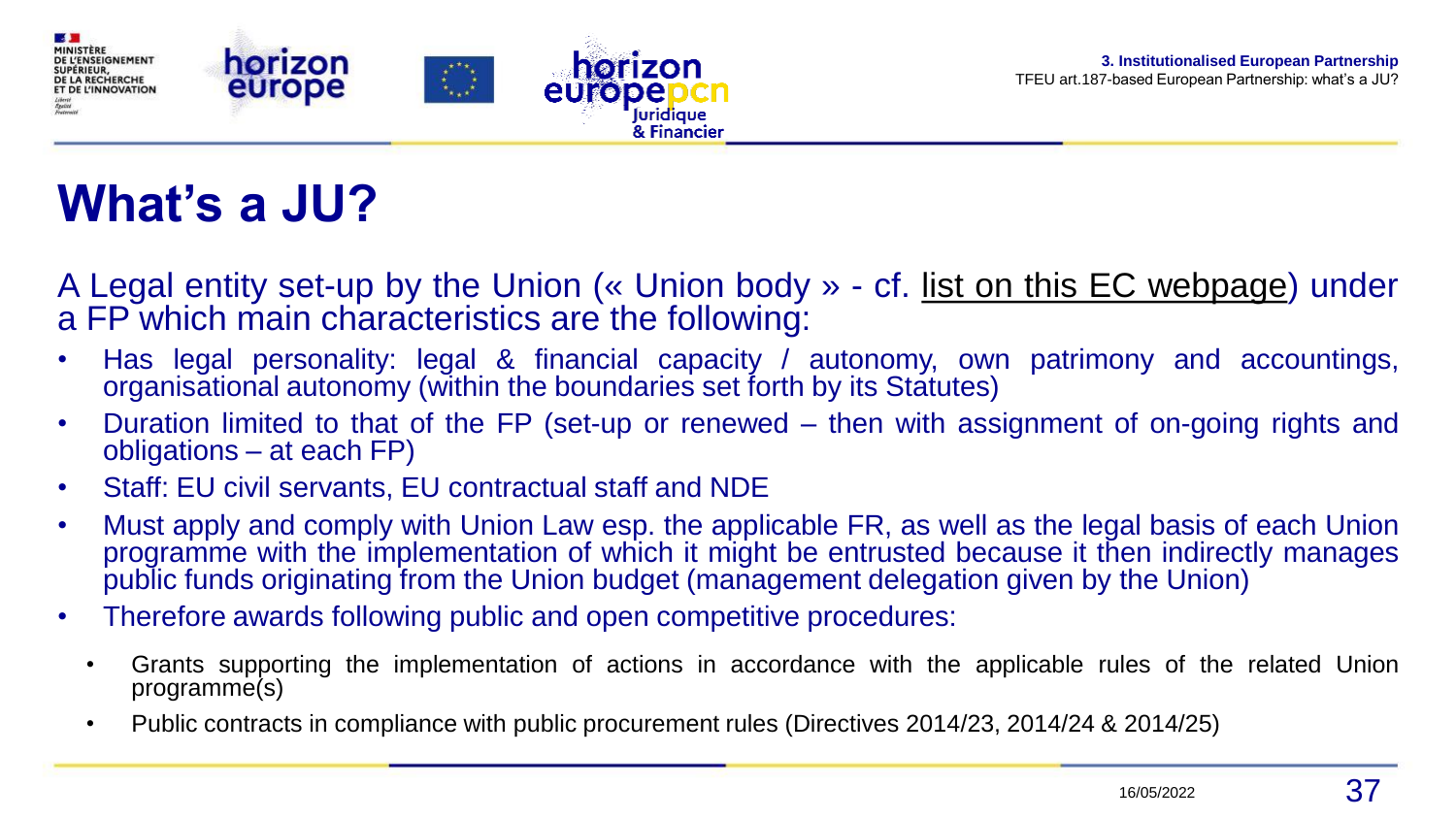

### **JU Statutes (Basic Act)**

#### **A Council Regulation published in the O.J.E.U.:**

- 1 wrt the EuroHPC JU which implements parts of both the HEU and Digital Europe programmes (EuroHPC JU [Regulation\)](http://data.europa.eu/eli/reg/2021/1173/oj)
- 1 common to 9 other JU: the [Single](http://data.europa.eu/eli/reg/2021/2085/oj) Basic Act (SBA) (cf. Annex)

#### **Members of a JU:**

- 4 categories: (i) the Union, (ii) Participating States (being MS or AC), (iii) Founding Members and (iv) Associated Members
- NB: a JU can have specific partners (not a JU member) : Contributing Partners
- Must each make their (indicative) commitments to the partnership known before the adoption of the regulation

#### **Each JU must:**

- adopt regularly its WP which is an integral part of the HEU strategic planning
- Comply with the applicable programme rules, notably wrt to admissibility, eligibility, evaluation, monitoring, reporting, controls & audits etc.
- Proceed to public and open competitive award procedures, unless otherwise provided for in its WP
- Use of the Corporate MGA (EC decision [C\(2020\)3759\)](https://ec.europa.eu/transparency/regdoc/?fuseaction=list&coteId=3&year=2020&number=3759&version=ALL&language=fr) as adapted for the Union programme it implements (HEU, DEP…) as well as the related processes & tools HEU (IT tools, Funding and Tender opportunities portal, Reference Documents, etc.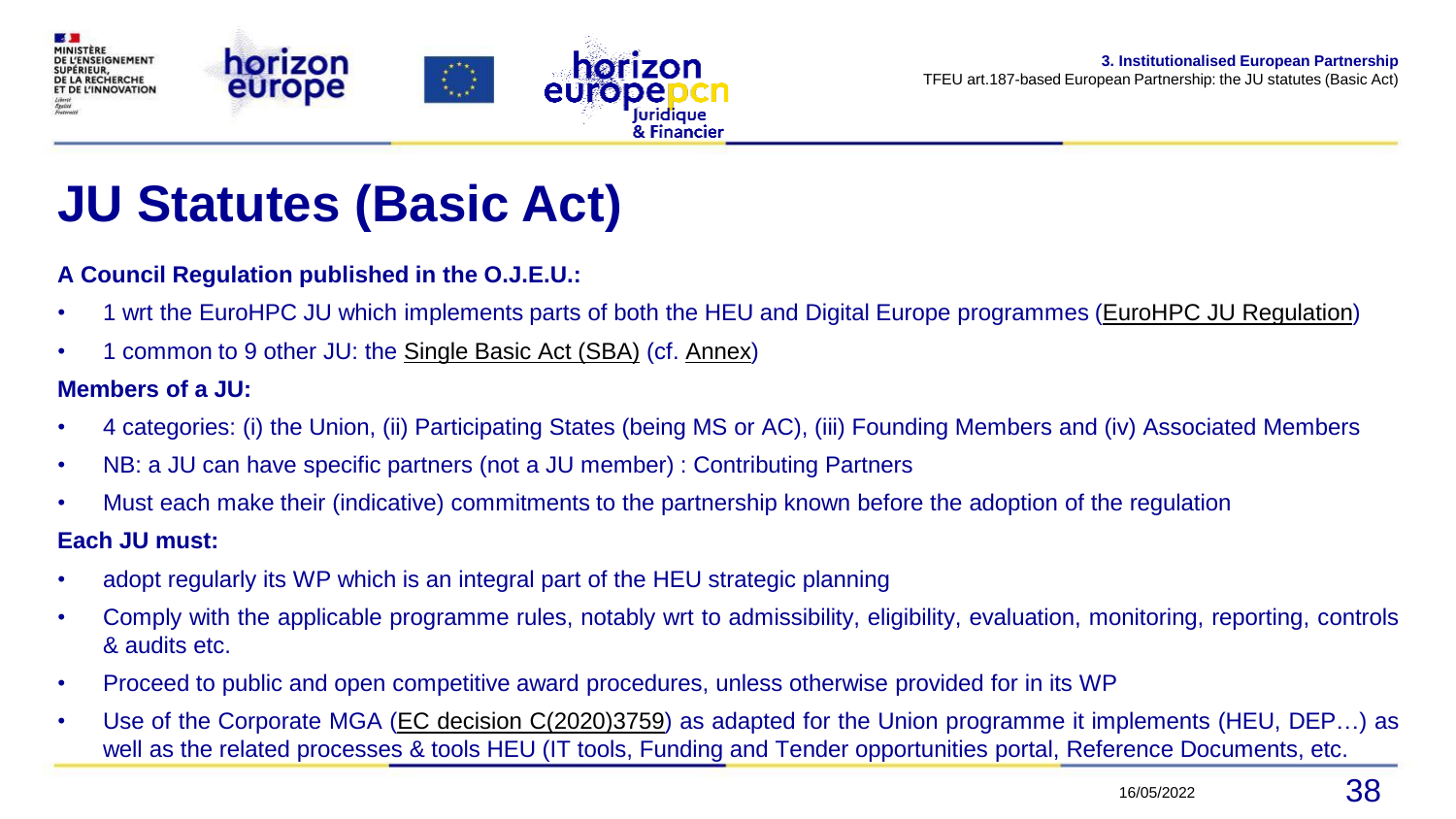

# **Useful links and resources**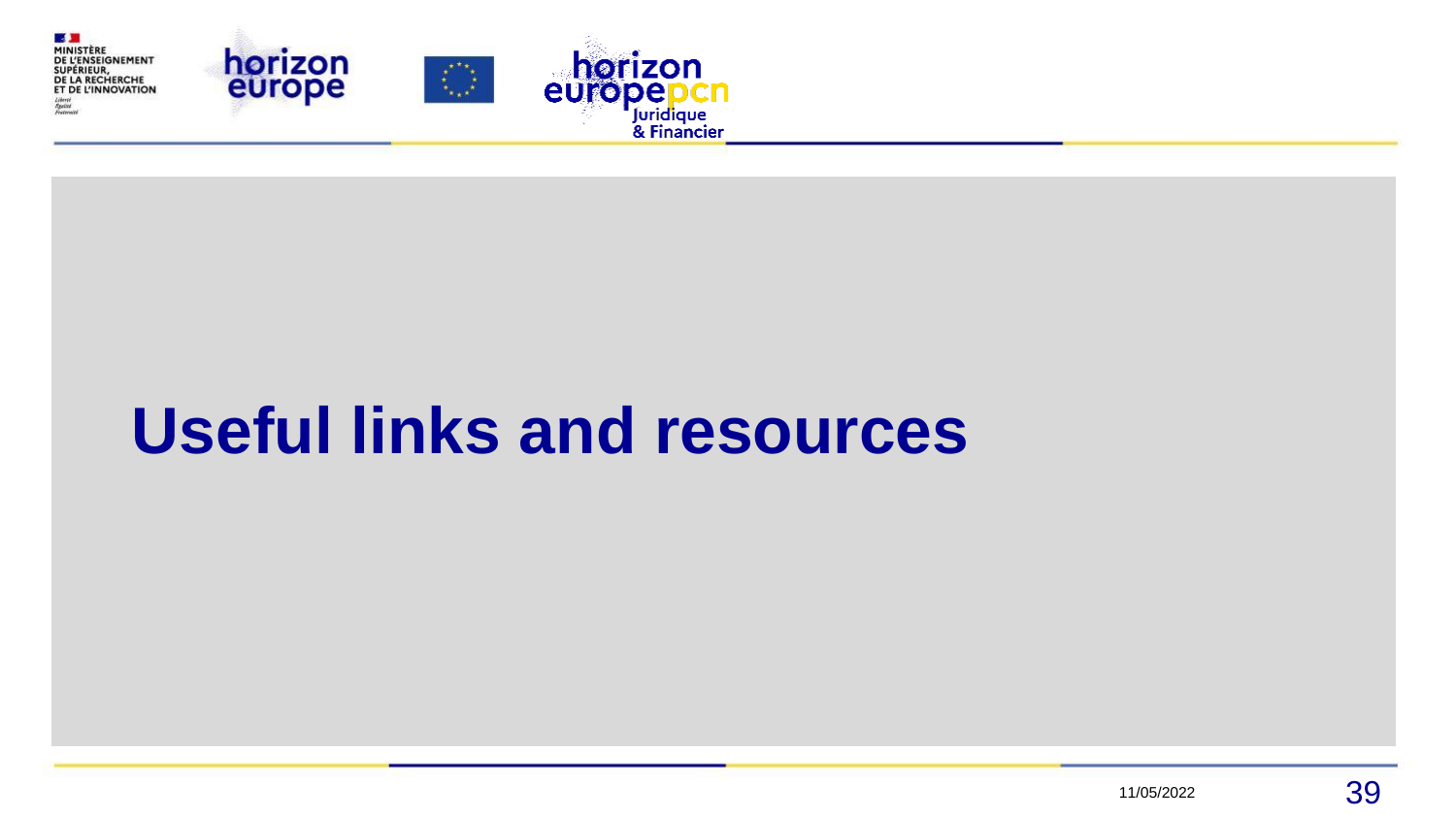

## **Document Scanning (1)**

- 01/05/22: (update of several GAP templates)
	- Report on the [distribution](https://ec.europa.eu/info/funding-tenders/opportunities/docs/2021-2027/common/temp-form/report/report-on-the-distribution-of-payments_en.docx) of payments (final payment)
	- Report on cumulative [expenditure](https://ec.europa.eu/info/funding-tenders/opportunities/docs/2021-2027/common/temp-form/report/report-on-cumulative-expenditure_en.docx)
	- Time [declaration](https://ec.europa.eu/info/funding-tenders/opportunities/docs/2021-2027/common/temp-form/report/time-declaration_en.docx)
	- Declarations of Honor (DoH) for [BEN](https://ec.europa.eu/info/funding-tenders/opportunities/docs/2021-2027/common/temp-form/gap/doh-beneficiaries_en.docx), [Affiliated](https://ec.europa.eu/info/funding-tenders/opportunities/docs/2021-2027/common/temp-form/gap/doh-affiliated-entities_en.docx) entities, [prizes](https://ec.europa.eu/info/funding-tenders/opportunities/docs/2021-2027/common/temp-form/gap/doh-prizes_en.docx)
	- [Declaration](https://ec.europa.eu/info/funding-tenders/opportunities/docs/2021-2027/common/temp-form/gap/declaration-joint-and-several-liability-affiliated-entities_en.pdf) on joint and several liability of affiliated entities (Annex 3a of the MGA)
	- [Accession](https://ec.europa.eu/info/funding-tenders/opportunities/docs/2021-2027/common/temp-form/gap/accession-form_en.pdf) form (Annex 3 of MGA)
- 08/04/22: Com. Mariya Gabriel's [statements](https://ec.europa.eu/commission/presscorner/detail/en/STATEMENT_22_2391) wrt the Ukraine vs Russia conflict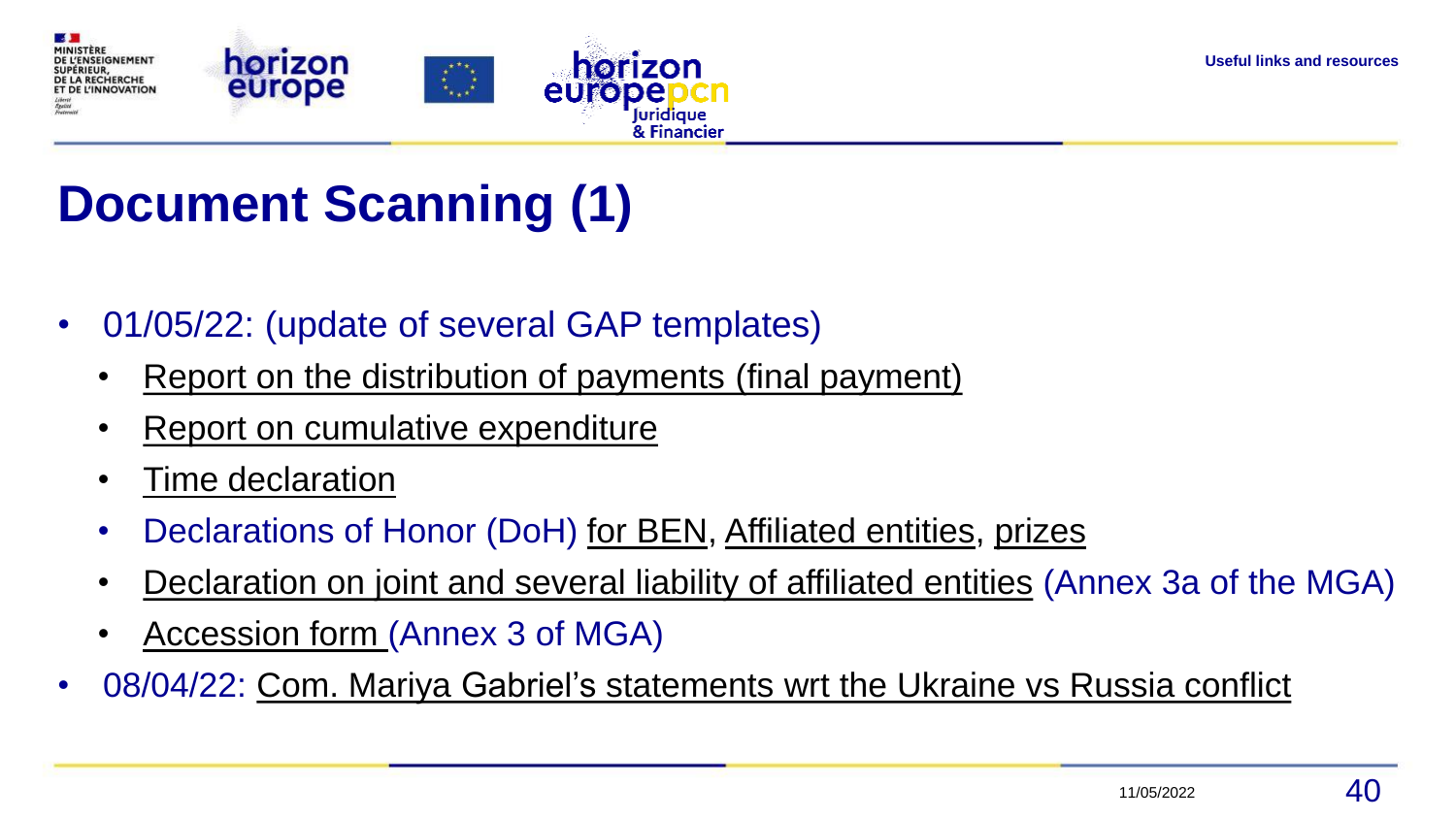

## **Document Scanning (2)**

- 17/03/22: HE [Information](https://ec.europa.eu/info/funding-tenders/opportunities/docs/2021-2027/horizon/temp-form/af/information-on-financial-support-to-third-parties_he_en.docx) on clinical studies
- 01/03/22:
	- HE [complementary](https://ec.europa.eu/info/funding-tenders/opportunities/docs/2021-2027/horizon/guidance/complementary-funding-mechanisms-in-third-countries_he_en.pdf) funding mechanism in third countries (version 1.0) on third countries funding programmes
	- EU Grants rules on [arbitration](https://ec.europa.eu/info/funding-tenders/opportunities/docs/2021-2027/common/guidance/rules-for-arbitration_en.pdf) (version 1.0) [corporate i.e. for all Union programmes]
- 22/02/22: complex funding rate [calculator](https://ec.europa.eu/info/funding-tenders/opportunities/docs/2021-2027/horizon/temp-form/gap/complex-funding-rate-calculator_he-ju_en.xlsx) (Annex 2e of the MGA for HEU JU)
- 16/02/22: calculators for HEU infrastructure [transnational](https://ec.europa.eu/info/funding-tenders/opportunities/docs/2021-2027/horizon/temp-form/af/calculator_he-ri-ta_en.xlsx) or [virtual](https://ec.europa.eu/info/funding-tenders/opportunities/docs/2021-2027/horizon/temp-form/af/calculator_he-ri-va_en.xlsx) accesses
- 08/02/22: Communication ref. [Ares\(2022\)907396](https://ec.europa.eu/research/participants/data/ref/h2020/other/comm/190305_avoiding-errors-when-claiming-costs_en.pdf) to Horizon 2020 beneficiaries « *How to avoid errors when claiming costs in H2020 grants?* »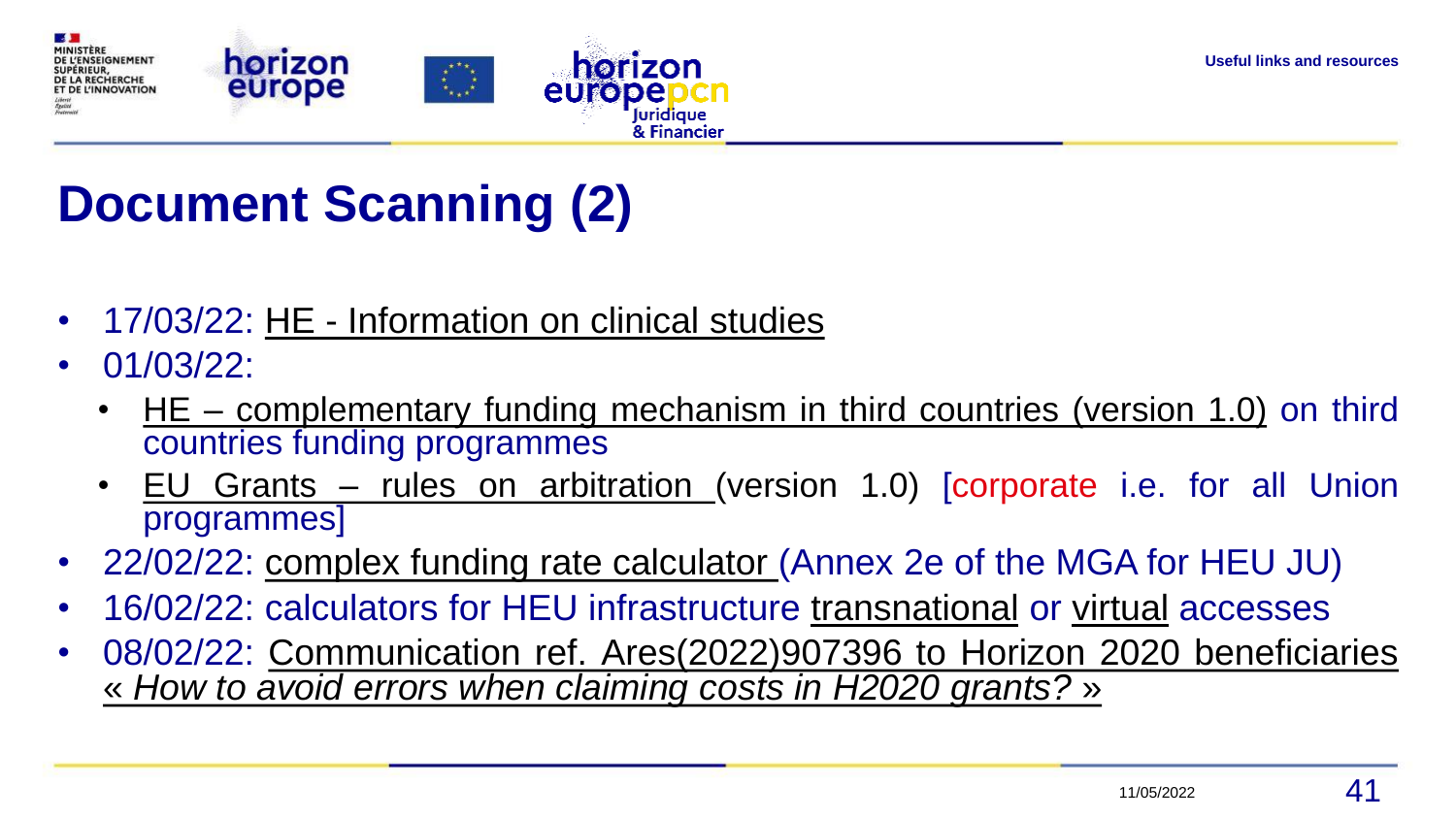

## **Document Scanning (3)**

- 01/02/2022 : Ownership control [assessment](https://ec.europa.eu/info/funding-tenders/opportunities/docs/2021-2027/common/temp-form/lev/ownership-control-assessment-messages_en.pdf) messages (translated in all Union languages)
- 18/01/2022: Toolkit to help mitigate foreign [interference](https://ec.europa.eu/info/news/commission-publishes-toolkit-help-mitigate-foreign-interference-research-and-innovation-2022-jan-18_en) in R&I
- $\cdot$  15/01/22
	- HE [Description](https://ec.europa.eu/info/funding-tenders/opportunities/docs/2021-2027/common/temp-form/gap/doa_horizon-euratom_en.docx) of the action (DoA) Annex 1 of the MGA for HEU [GAP template]
	- HE [COFUND](https://ec.europa.eu/info/funding-tenders/opportunities/docs/2021-2027/common/temp-form/gap/doa_horizon-euratom_en.docx) Annual WP
	- HE [Information](https://ec.europa.eu/info/funding-tenders/opportunities/docs/2021-2027/horizon/temp-form/af/information-on-financial-support-to-third-parties_he_en.docx) on financial support to third parties
	- HE [–](https://ec.europa.eu/info/funding-tenders/opportunities/docs/2021-2027/horizon/temp-form/af/information-on-financial-support-to-third-parties_he_en.docx) [Information](https://ec.europa.eu/info/funding-tenders/opportunities/docs/2021-2027/horizon/temp-form/af/information-on-security-issues-security-section_he_en.docx) on security issues / security section
	- HE [–](https://ec.europa.eu/info/funding-tenders/opportunities/docs/2021-2027/horizon/temp-form/af/information-on-financial-support-to-third-parties_he_en.docx) Information on security [practitioners](https://ec.europa.eu/info/funding-tenders/opportunities/docs/2021-2027/horizon/temp-form/af/information-on-security-practitioners_he_en.docx)
- 20/12/21: Draft guidance for [participation](https://ec.europa.eu/info/funding-tenders/opportunities/docs/2021-2027/common/guidance/guidance-participation-in-dep-he-edf-cef-dig-restricted-calls_dep-he-edf-cef-dig_en.pdf) in restricted calls *[corporate]*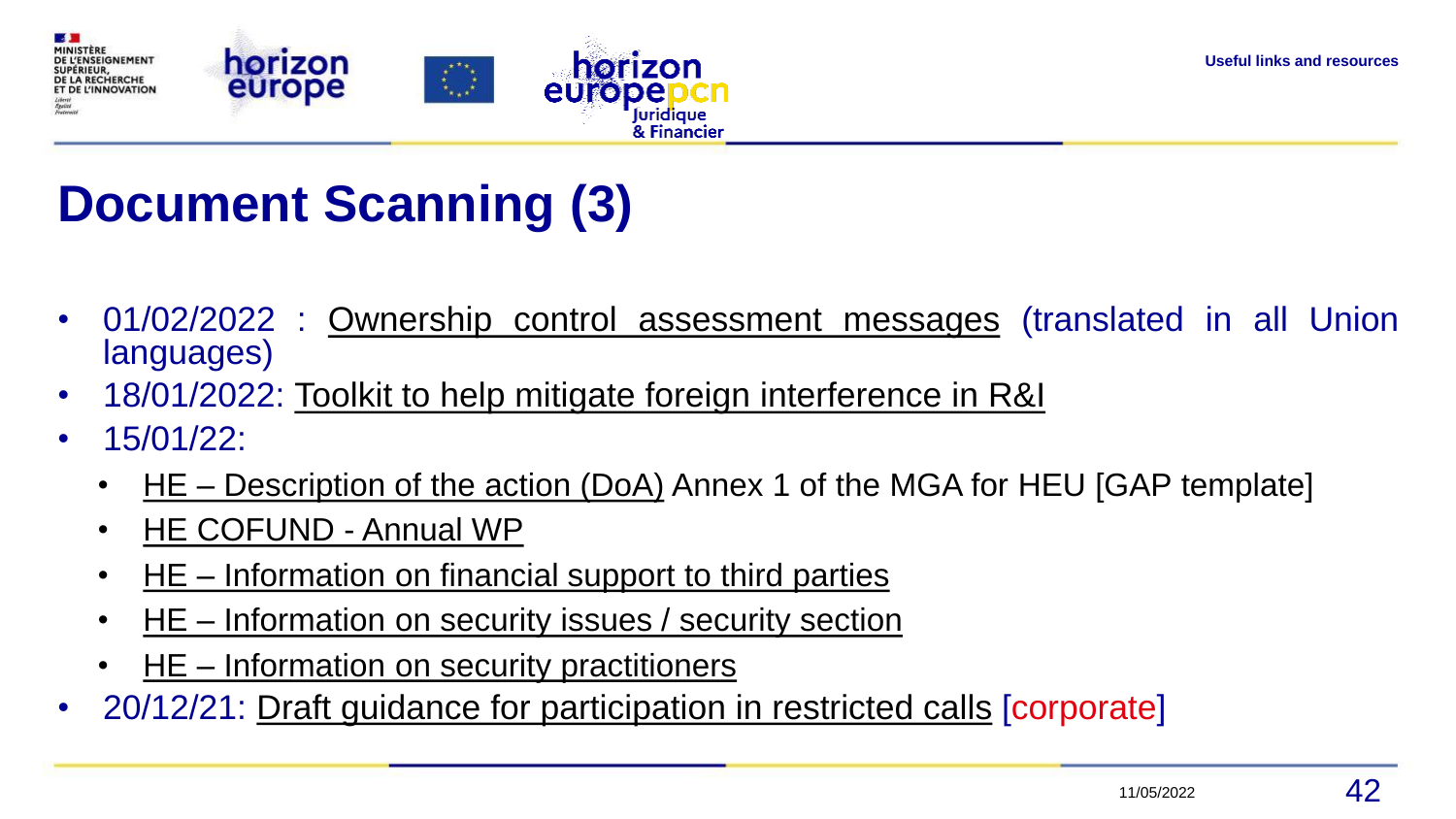

## **Useful Links**

- IP [Helpdesk:](http://www.iprhelpdesk.eu/) Free of charge IP services to SMEs and Union grant beneficiaries
- List of Union [agencies](https://europa.eu/european-union/about-eu/agencies_fr) & bodies
- Proposal Submission Service User Manual (v. [17/03/2022\)](https://ec.europa.eu/research/participants/data/support/sep_usermanual.pdf) on the participants register
- IT « *[How](https://webgate.ec.europa.eu/funding-tenders-opportunities/display/IT/IT+How+to) to* » by the IT [Helpdesk](https://ec.europa.eu/info/funding-tenders/opportunities/portal/screen/support/helpdesks/contact-form) for all IT-related issues on the Funding & Tender [Opportunities](https://ec.europa.eu/info/funding-tenders/opportunities/portal/screen/home) Portal (FTOP)
- Reference [Documents](https://ec.europa.eu/info/funding-tenders/opportunities/portal/screen/how-to-participate/reference-documents) per Union programme (select « 2021-2027 », then « Horizon Europe » in the proper fields, then the last tab on the right in menu bar)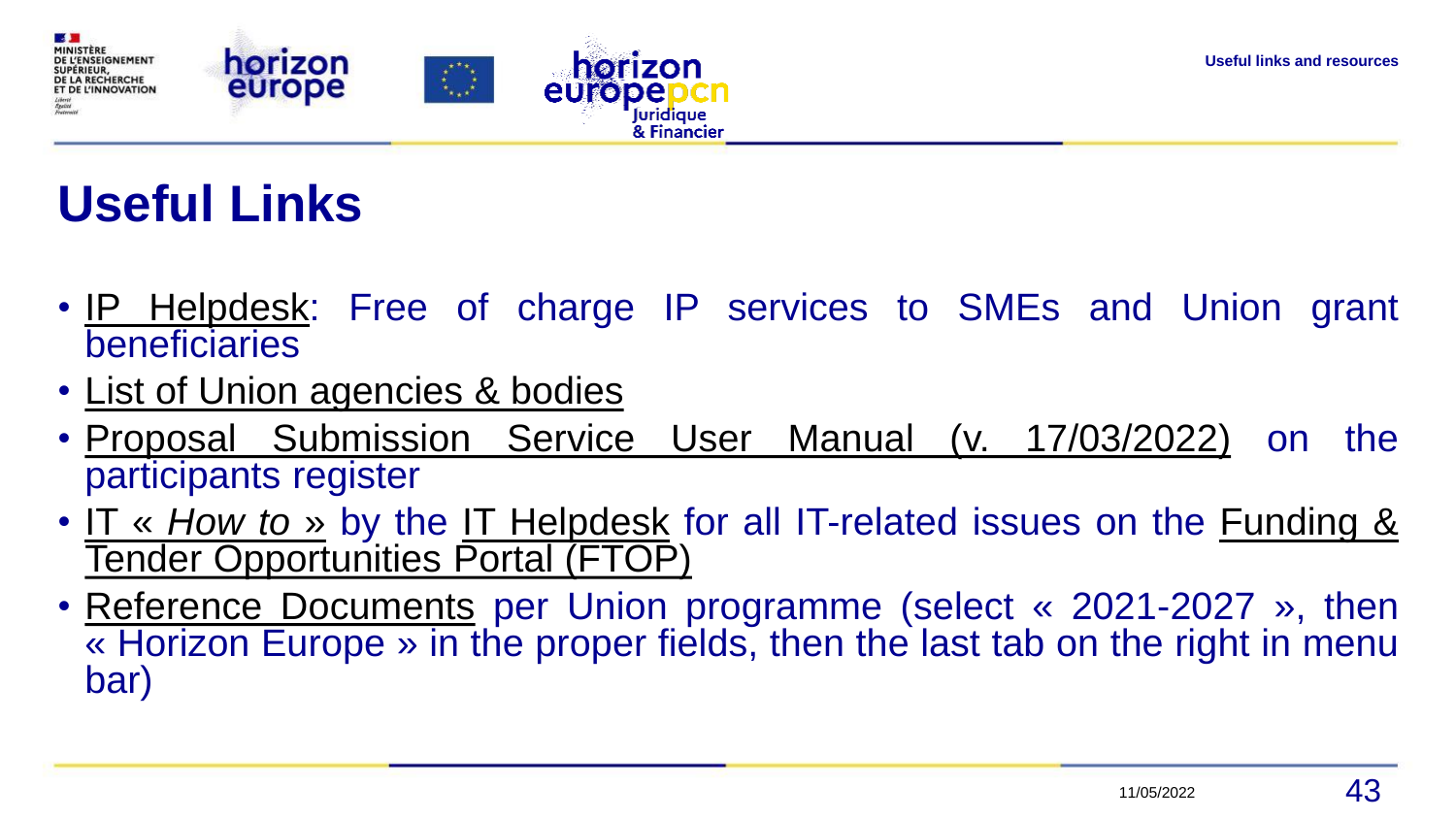

### **Useful Points of Contact**

- IT [Helpdesk](https://ec.europa.eu/info/funding-tenders/opportunities/portal/screen/support/helpdesks/contact-form) for all IT-related issues on the FTOP [corporate]
- [Helpdesks](https://ec.europa.eu/info/funding-tenders/opportunities/portal/screen/support/helpdesks;programCode=HORIZON) and support services for HEU:
	- coordinates of all [HEU](https://ec.europa.eu/info/funding-tenders/opportunities/portal/screen/support/ncp) NCP (all concerned states / all clusters / thematic only for HEU)
	- *[Europe](https://european-union.europa.eu/contact-eu_en) Direct* (corporate)
	- *[Research](https://ec.europa.eu/info/research-and-innovation/contact/research-enquiry-service_en) Enquiry Service* (RES)